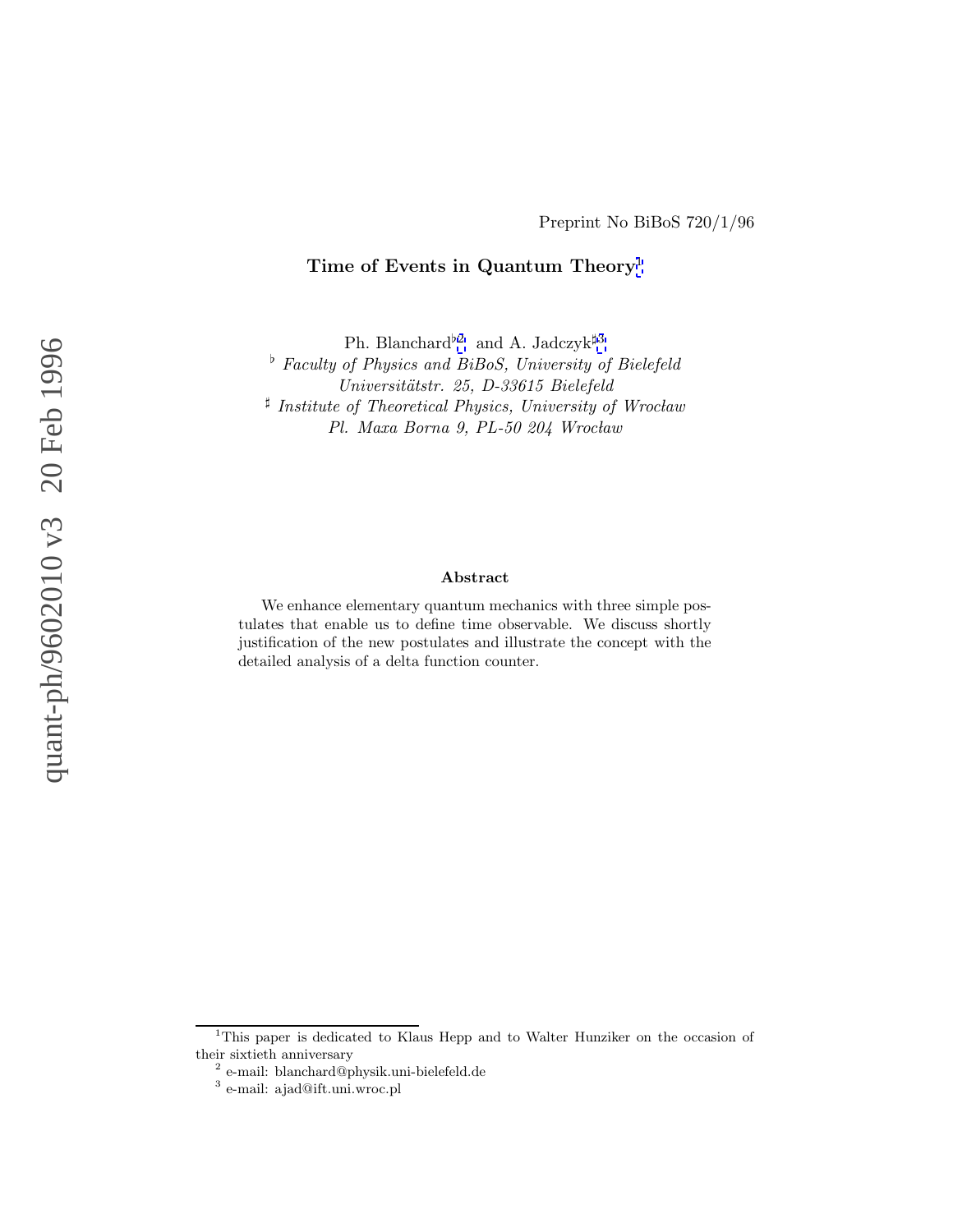Zeit ist nur dadurch, daß etwas geschieht und nur dort wo etwas geschiecht. (E.Bloch)

# **1 Introduction**

Time plays a peculiar role in Quantum Mechanics. It differs from other physical quantities like position or momentum. When discussing position a dialogue may look like this: <sup>4</sup>

SP: What is the position? SG: Position of what? SP: Of the particle. SG: When?  $SP: At t=t1.$ 

SG: The answer depends on how you are going to measure this position. Are you sure you have detectors put everywhere that interact with the particle only during the time interval (t-dt,t+dt) and not before?

When talking about time we will have something like this:

SP: What is time?

SG: Time of what?

SP: Time of a particle.

SG: Time of your particle doing what?

SP: Time of my particle leaving the box where it was trapped. Or time at which my particle enters the box.

SG: Well, it depends on the box and it depends on the method you want to apply to ascertain that the event has happened.

SP: Why can't we simply put clocks everywhere, as it is common in discussions of special relativity? And let these clocks note the time at which the particle passes them?

SG: Putting clocks disturbs the system. The more clocks you put - the more you disturb. If you put them everywhere - you force wave packet reductions a'la GRW. If you increase their time resolution more and more - you increase the frequency of reductions. When the clocks have infinite

<sup>&</sup>lt;sup>4</sup>We use the method chosen by Galileo in his great book "Dialogues Concerning Two New Sciences"[\[1](#page-18-0)]. Galileo is often refered to as the founder of modern physics. The most far–reaching of his achievements was his counsel's speech for mathematical rationalism against Aristotle's logico–verbal approach, and his insistence for combining mathematical analysis with experimentation.

In the dialog SG=Sagredo, SV=Salviati, SP=Simplicio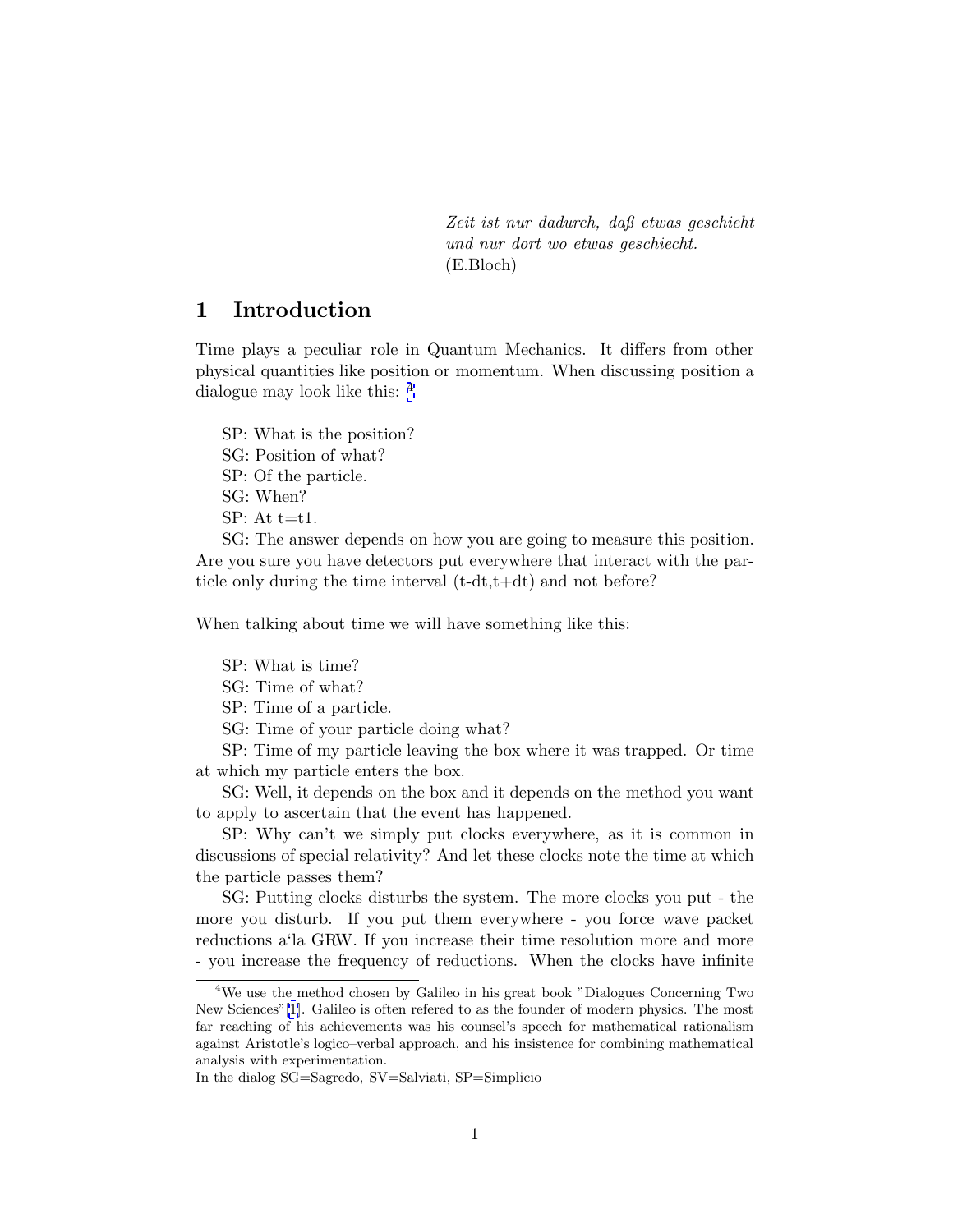resolutions - then the particle stops moving - this is the Quantum Zeno effect [[2](#page-18-0)].

SP: I do not believe these wave packet reductions. Zeh published a convincing paper whose title tells its content: "There are no quantum jumps nor there are particles" [\[3\]](#page-18-0), and Ballentine [[4, 5\]](#page-18-0), proved that the projection postulate is wrong.

SG I remember these papers. They had provocative titles...

SV. First of all Ballentine did not claim that the projection postulate is wrong. He said that if incorrectly applied - then it leads to incorrect results. And indeed he showed how incorrect application of the projection postulate to the particle tracks in a cloud chamber leads to inconsistency. What he said is this: "According to the projection postulate, a position measurement should "collapse" the state to a position eigenstate, which is spherically symmetric and would spread in all directions, and so there would be no tendency to subsequently ionize only atoms that lie in the direction of the incident momentum. An approximate position measurement would similarly yield a spherically symmetric wave packet, so the explanation fails." This is exactly what he said. And this is correct. This shows how careful one has to be with the projection postulate. If the projection postulate is understood as operating with an operator on a state vector:  $\psi \longrightarrow R\psi/||R\psi||$ , then the argument does not apply. Thus a correct application would be to multiply the moving Gaussian of the particle, something like:

$$
\psi(x,t) = \exp(i\mathbf{p}(\mathbf{x}-\mathbf{a}(t))\exp(-(\mathbf{x}-\mathbf{a}(t))^2/\sigma(t))
$$

which is spherically symmetric, but only up to the phase, by a static Gaussian modelling a detector localized around a:

$$
f(x) = \exp(-\alpha(\mathbf{x} - \mathbf{a})^2)
$$

The result is again a moving Gaussian. And in fact, such a projection postulate is not a postulate at all. It can be derived from the simplest possible Liouville equation.

SP: Has this "correct", as you claim, cloud chamber model been published? Have its predictions been experimentally verified?

SV: A general theory of coupling between quantum system and a classical one is now rather well understood [[6](#page-19-0)]. The cloud chamber model has been published quite recently, you can take a look at [[7](#page-19-0), [8\]](#page-19-0). Belavkin and Melsheimer [[9](#page-19-0)] tried to derive somewhat similar result from a pure unitary evolution, but I am not able to say what assumptions they used, what approximations they made and what exactly are their results.

SP: Hasn't the problem been solved long ago in the classical paper by Mott [\[10\]](#page-19-0)?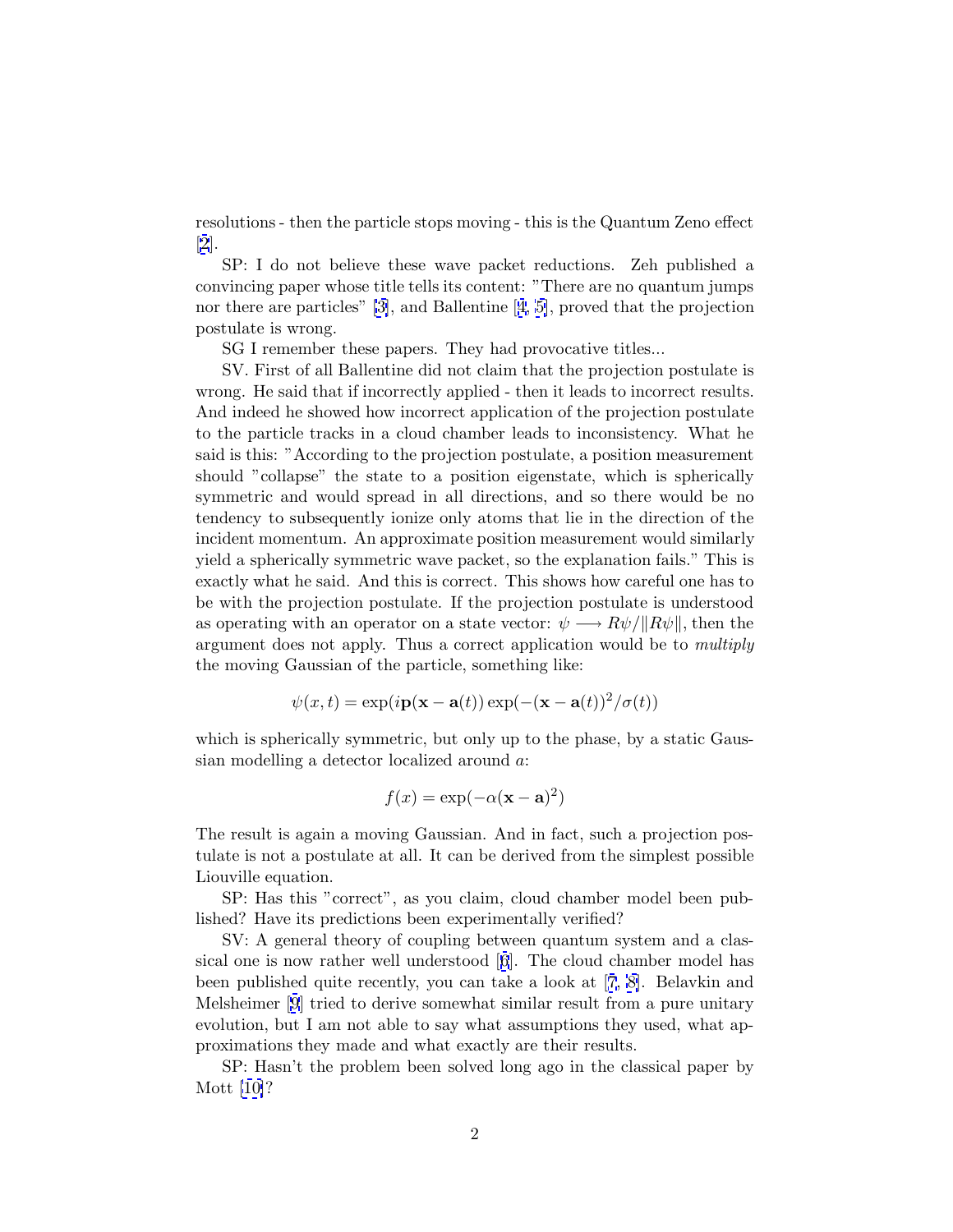SV Mott did not even attempt to derive the timing of the tracks. In the cloud chamber model of Refs. [[7](#page-19-0), [8](#page-19-0)], that I understand rather well, because I participated in its construction, it is interesting that the detectors – even if they do not "click" – influence the continuous evolution of the wave packet between reductions. They leave a kind of a "shadow". This is another case of a "interaction-free" experiment discussed by Dicke [[11, 12\]](#page-19-0), and then by Elitzur and Vaidman [\[13\]](#page-19-0) in their "bomb–test" allegory, and also by Kwiat, Weinfurter, Herzog and Zeilinger [\[14](#page-19-0)]. The shadowing effect predicted by EEQT  $^5$  may be tested experimentally. I believe it will find many applications in the future, and I hope these will be not only the military ones! Yet we must now not digress upon this particular topic since you are waiting to hear what I think about the problem of time in quantum theory. We already know that "time" must be "time of something". Time of something that happens. Time of some event.<sup>6</sup> But in quantum theory events are not simply space-time events as it is in relativity. Quantum theory is specific in the sense that there are no events unless there is something external to the quantum system that "causes" these events. And this something external must not be just another quantum system. If it is just another quantum system - then nothing happens, only the state vector continuously evolves in parameter time.

SP But is it not so that there are no sharp events? Nothing is sharp, nothing really sudden. All is continuous. All is approximate.

SG How nothing is sharp, do we not register "clicks" when detecting particles?

SP I do not know what clicks are you talking about ...

SG How you don't know? Ask the experimentalist.

SP I *am* an experimentalist!

SV The problem you are discussing is not an easy one to answer. I pondered on it many times, but did not arrive at a clear conclusion. Nevertheless something can be said with certainty. First of all you both agree that in physics we always have to deal with idealizations. For instance one can argue that there are no real numbers, that the only, so to say, experimental numbers are the natural numbers. Or at most rational numbers. But real numbers proved to be useful and today we are open to both possibilities: of a completely discrete world, and of a continuous one. Perhaps there is also a third possibility: of a fuzzy world. Similarly there are different options for modeling the events. One can rightly argue that they are never sharp. But do they happen or not? Do we need counting them? Do we need a

<sup>&</sup>lt;sup>5</sup>Salviatti refers here to "Event Enhanced Quantum Theory" of reference [\[6\]](#page-19-0) - paper apparently well know to the participants of the dialog.

 ${}^{6}$ Heisenberg proposed the word "event" to replace the word "measurement", the latter word carrying a suggestion of human involvement.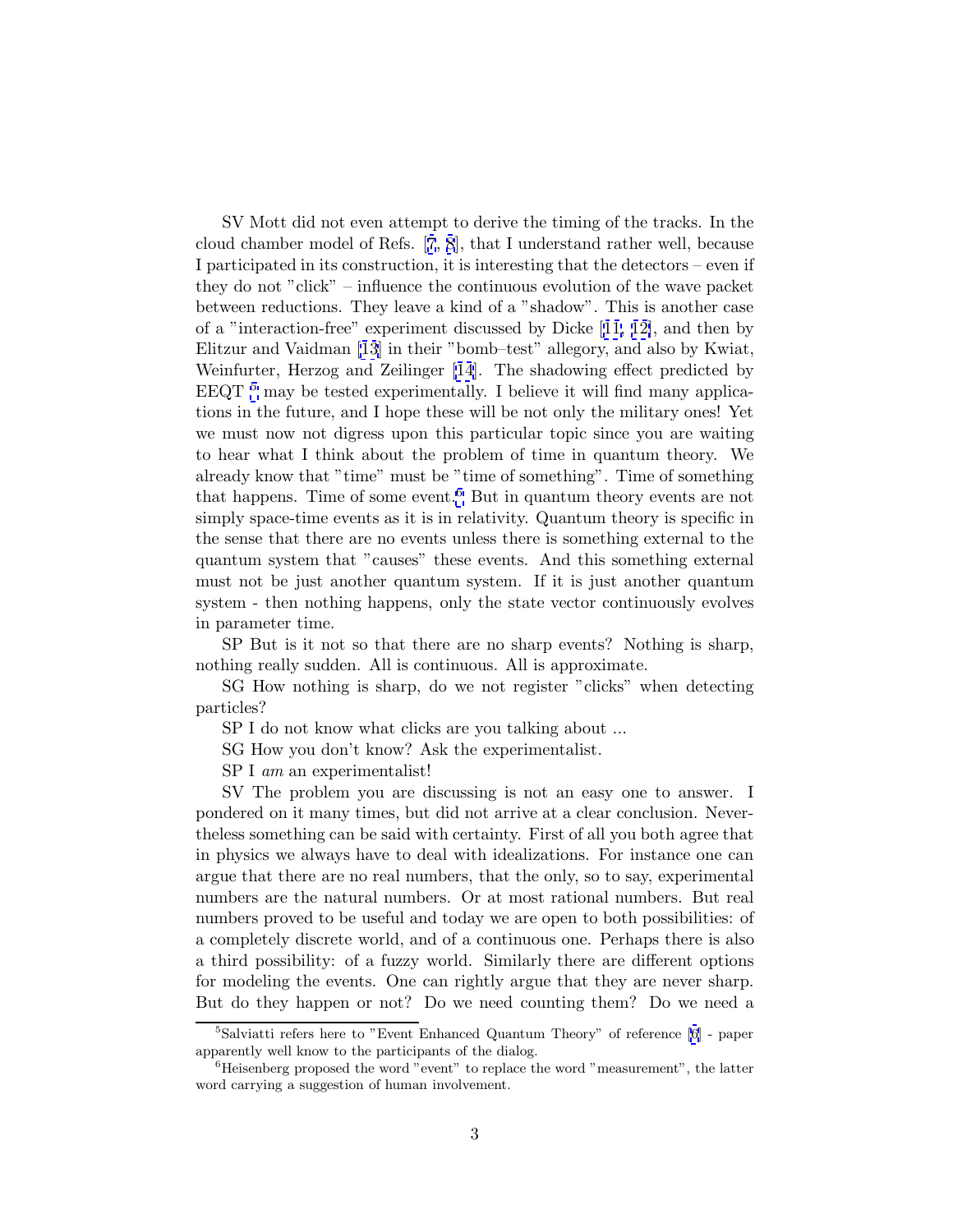theory that describes these counts? We do. So, what to do? We have no other choice but to try different mathematical models and to see which of them better fit the experiment, better fit the rest of our knowledge, better explain what makes Nature tick. In the cloud chamber model that we were talking about just a while ago the events are unsharp in space but they are sharp in time. And the model works quite well. However, if you try to work out a relativistic cloud chamber model, then you see that the events must be also smeared out in the coordinate time.<sup>7</sup> Nevertheless they can still be sharp in a different "time", called "proper time" after Fock and Schwinger. If time allows I will tell you more about this relativistic theory, but now let us agree that in a nonrelativistic theory sharp localization of events in time does not contradict any known principles. We will remember at the same time that we are dealing here with yet another idealization that is good as long as it works for us. And we must not hesitate to abandon it the moment it starts to lead us astray. The principal idea of EEQT is the same as that expressed in a recent paper by Haag [\[17\]](#page-19-0). Let me quote only this: "... we come almost unavoidably to an evolutionary picture of physics. There is an evolving pattern of events with causal links connecting them. At any stage the 'past' consists of the part which has been realized, the 'future' is open and allows possibilities of new events ..."

SG Let me interrupt you. Perhaps we should remember what Bohr was telling us. Bohr insisted that the apparatus has to be described in terms of classical physics; this point of view is a common–place for experimental physicists. Indeed any experimental article observes this rule. This principle of Bohr is not in any way a contradiction but simply the recognition of the fact that any physical theory is always the expression of an approximation and an idealization. Physics is always a little bit false. Epistemology must also play role in the labs. Physics is a system of analogies and metaphors. But these metaphors are helping us to understand how Nature does what it does.

SP I agree with this. So what is your proposal? How to describe time of events in a nonrelativistic quantum theory? Does one first have to learn EEQT - your "Event Enhanced Quantum Theory" that you are so proud of? I know many theoretical physicists dislike your explicit introduction of a classical system. They prefer to keep everything classical in the background. Never put it into the equations.

SV Here we have a particularly lucky situation. For this particular purpose of discussing time of events it is not necessary to learn EEQT. It is possible to describe time observation with simple rules. This is normal in standard quantum mechanics. You are told the rules, and you are told that they

<sup>&</sup>lt;sup>7</sup>Cf. an illuminating discussion of this point in [\[15](#page-19-0), [16](#page-19-0)].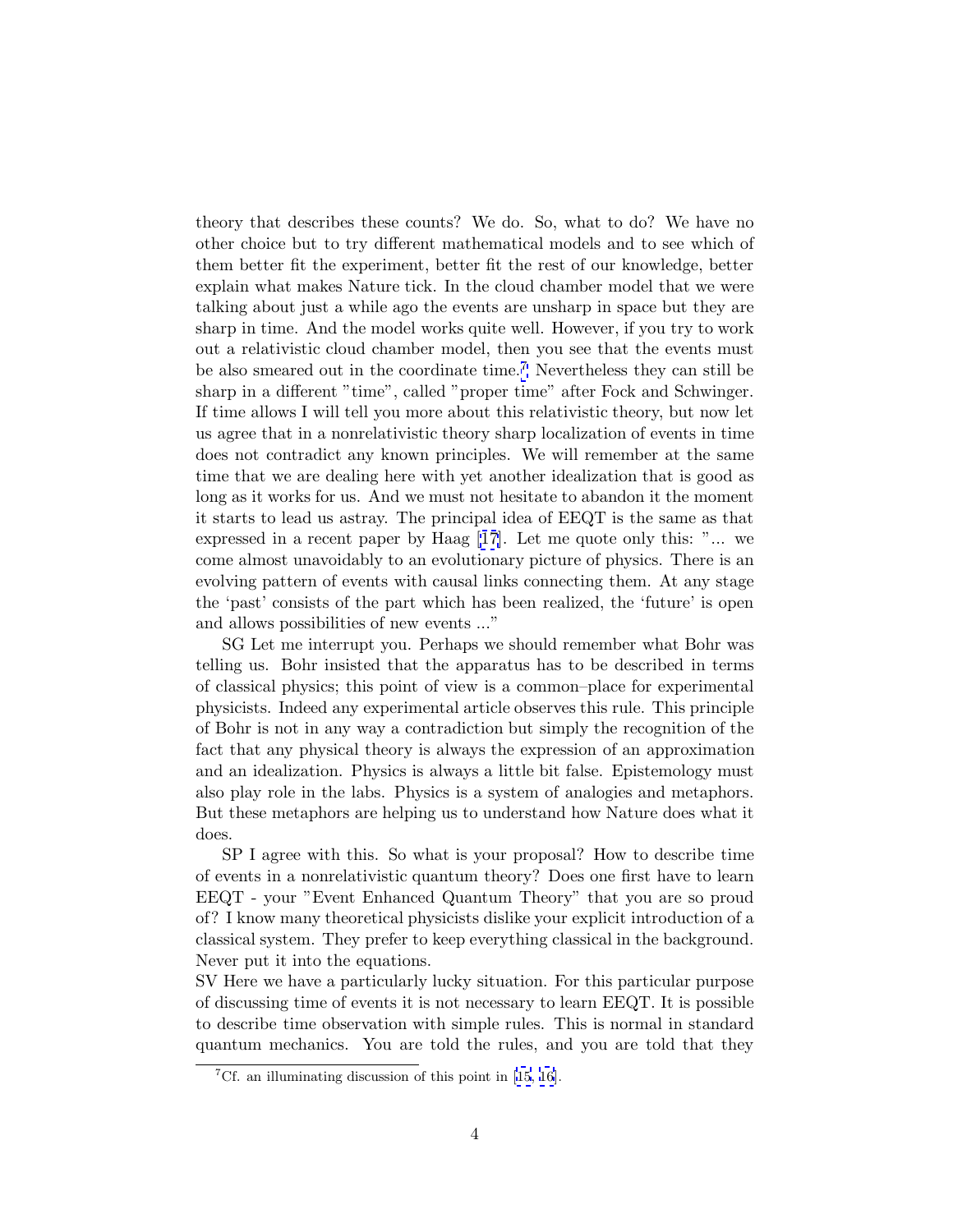work. So you believe them and you are happy that you were told them. In EEQT Schrödinger's evolution and reduction of the wave function appear as special cases of a single law of motion which governs all systems equally. EEQT is one of the few approaches that allow you to *derive* quantum mechanical postulates and to see that these postulates reflect only part of the truth. Here, when discussing time of events we do not need the full predictive power of EEQT. This is so because after an event has been registered the experiment is over. We are not interested here in what happens to our system after that. Therefore we need not to speak about jumps and wave packet reductions. It is only if you want to **derive** the postulates for time measurements, only then you will have to look at EEQT. But instead of deriving the rules, it is even better to see if they give experimentally valid predictions. We know too many cases where good formulas were produced by doubtful methods and bad formulas with seemingly good ones. Using the right tool makes the job easier.

SP I become impatient to see your postulates, and to see if I can accept them as reasonable even before any experimental testing. Only if I see that they are reasonable, only then I will have any motivation to see whether they really be derived from EEQT, or perhaps in some other way.

## **2 Time of Events**

We start our discussion on quite a general and somewhat abstract level. Only later on, in examples, we will specialize both: our system and the monitoring device. We consider quantum system described using a Hilbert space  $\mathcal{H}$ <sup>8</sup>. To answer the question "time of what?", we must select a *property* of the system that we are going to monitor. It must give only "yes-no", or *one-zero* answers. We denote this binary variable with the letter  $\alpha$ . In our case, starting at  $t = 0$ , when the monitoring begins, we will get continuously  $\alpha = 0$  reading on the scale, until at a certain time, say  $t = t_1$ , the reading will change into "yes". Our aim is to get the statistics of these "first hitting" times", and to find out its dependence of the initial state of the system and on its dynamics.

Speaking of the "time of events" one can also think that "events" are transitions which occur; sometimes the system is changing its state randomly - and these changes are registered. There are two kinds of probabilities in Quantum Mechanics the transition probabilities and other probabilities - those that tell us **when** the transitions occur. It is this second kind of

<sup>&</sup>lt;sup>8</sup>More generally we would need two Hilbert spaces:  $\mathcal{H}_{no}$  and  $\mathcal{H}_{ves}$  that can be different, but for the present discussion we need not be pedantic, so we will assume them to be identified.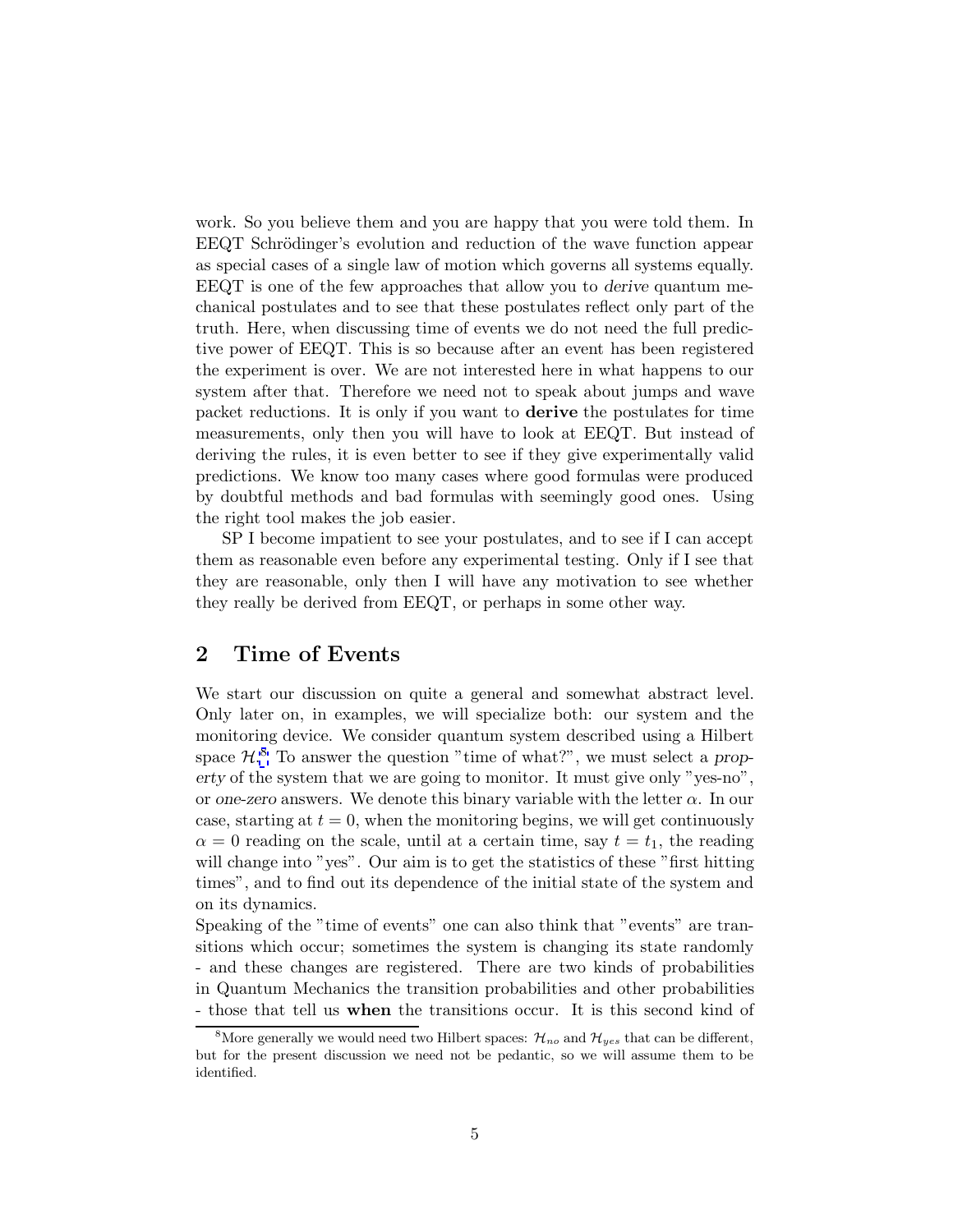probabilities that we will discuss now.

### **2.1 First Postulate - the Coupling**

Our first postulate reads: the coupling to a "yes-no" monitoring device is described by an operator  $\Lambda \geq 0$  in the Hilbert space H. In general  $\Lambda$  may explicitly depend on time but here, for simplicity, we will assume that this is not the case. That means: to any real experimental device there corresponds a Λ. In practice it may be difficult to produce the  $\Lambda$  that describes exactly a given device. As it is difficult to find the Hamiltonian that takes into account *exactly* all the forces that act in a system. Nevertheless we believe that an exact Hamiltonian exists, even if it is hard to find or impractical to apply. Similarly our postulate states that an exact  $\Lambda$  exists, although it may be hard to find or impractical to apply. Then we use an approximate one, a model one.

It should be noticed that we do not assume that  $\Lambda$  is an orthogonal projection. This reflects the fact that our device - although giving definite "yes-no" answers, gives them acting upon possibly *fuzzy* criteria. In the limit when the criteria become sharp one should think of  $\Lambda$  as  $\Lambda \longrightarrow \lambda E$ , where  $\lambda$  is a coupling constant of physical dimension  $t^{-1}$  and E a projection operator. In the general case it is usually convenient to write  $\Lambda = \lambda \Lambda_0$ , where  $\Lambda_0$  is dimensionless.

It is also important to notice that the property that is being monitored by the device need not be an *elementary* one. Using the concepts of quantum logic (cf. [\[18, 19\]](#page-20-0)) the property need not be *atomic* - it can be a composite property. In such a case, when thinking about physical implementation of the procedure determining whether the property holds or no, there are two extreme cases. Roughly speaking the situation here is similar to that occurring in discussion of superpositions of state preparation procedures. Some procedures lead to a coherent superpositions, some other lead to mixtures. Similarly with composite detectors: one possibility is that we have a distributed array of detectors that can act independently of each other, and our event consists on activating one of them. Another possibility is that we have a *coherent* distributed detector like a solid state lattice that acts as one detector. In the first case (called *incoherent*) Λ will be of the form

$$
\Lambda=\sum_{\alpha}g_{\alpha}^{\star}g_{\alpha},
$$

while in the second *coherent* case:

$$
\Lambda = (\sum_{\alpha} g_{\alpha})^{\star} (\sum_{\alpha} g_{\alpha}),
$$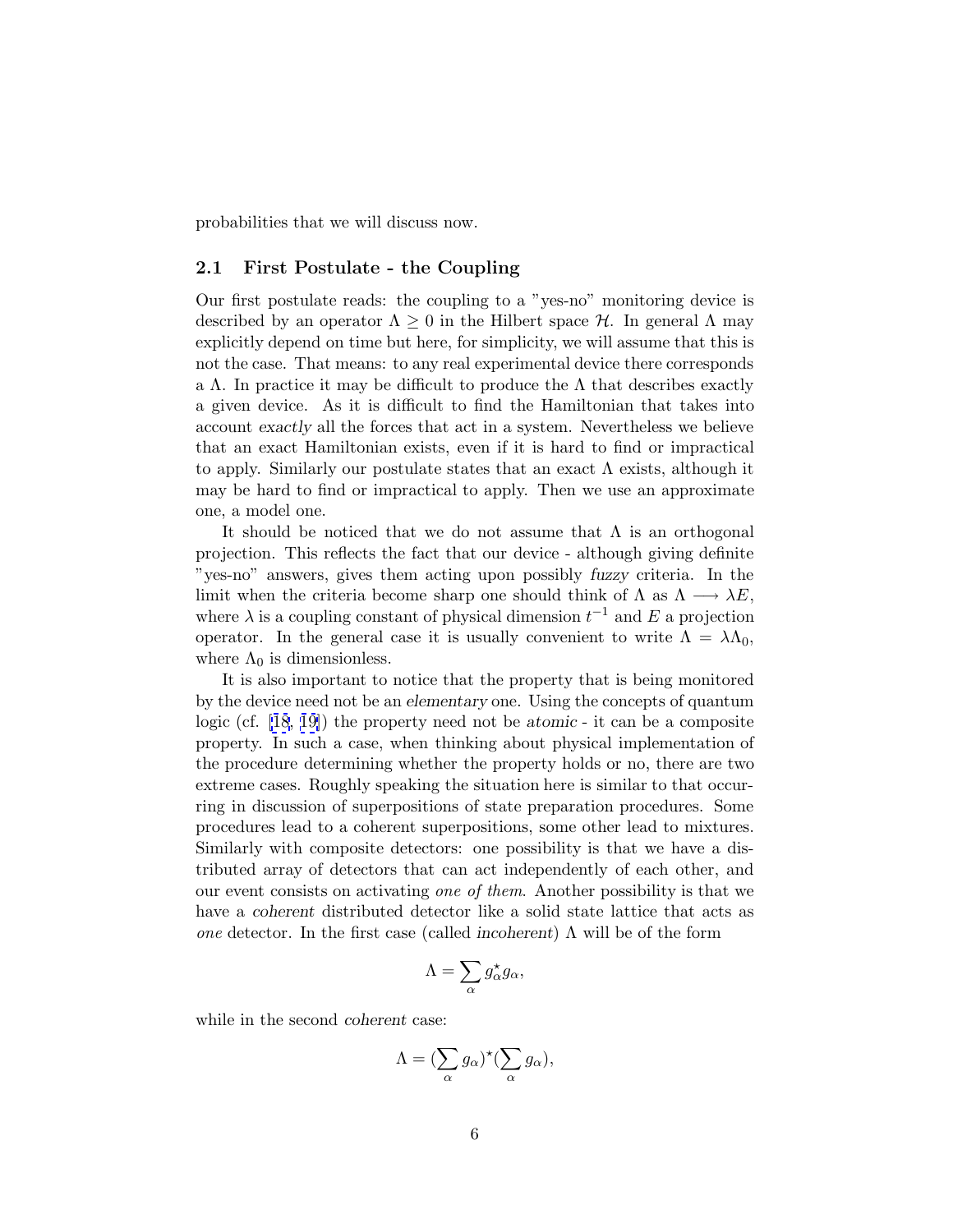<span id="page-7-0"></span>where  $g_{\alpha}$  are operators associated to individual constituents of the detector's array. More can be said about this important topic, but we will not need to analyze it in more details for the present purpose.

#### **2.2 Second Postulate - the Probability**

We assume that, apart of the monitoring device, our system evolves under time evolution described by the Schrödinger equation with a self–adjoint Hamiltonian  $H_0 = H_0^*$ . We denote by  $K_0(t) = \exp(-iH_0t)$  the corresponding unitary propagator. Again, for simplicity, we will assume that  $H_0$  does not depend explicitly on time.

Our second postulate reads: assuming that the monitoring started at time  $t = 0$ , when the system was described by a Hilbert space vector  $\psi_0$ ,  $\|\psi_0\| = 1$ , and when the monitoring device was recording the logical value "no", the probability  $P(t)$  that the change  $no \rightarrow yes$  will happen before time  $t$  is given by the formula:

$$
P(t) = 1 - ||\psi_t||^2,
$$
\n(1)

where

$$
\psi_t = K(t)\psi_0 \tag{2}
$$

and

$$
K(t) = \exp(-iH_0t - \frac{\Lambda t}{2}).
$$
\n(3)

**Remark**: The factor  $\frac{1}{2}$  in the formula above is put here for consistency with the notation used in our previous papers.

It follows from the formula (1) that the probability that the counter will be triggered out in the time interval  $(t,t+dt)$ , provided it was not triggered yet, is  $p(t)dt$ , where  $p(t)$  is given by

$$
p(t) = \frac{d}{dt}P(t) = \langle K(t)\psi_0, \Lambda K(t)\psi_0 \rangle.
$$
 (4)

We remark that  $\int_0^\infty p(t)dt = P(\infty)$  is the probability that the detector will notice the particle at all. In general this number representing the total efficiency of the detector (for a given initial state) will be smaller than 1.

#### **2.3 Third Postulate - the Shadowing Effect**

As noticed above in general we expect  $P(\infty) < 1$ . That means that if the experiment is repeated many times, then there will be particles that were not registered while close to the counter; they moved away, and they will never be registered in the future. The natural question then arises: is the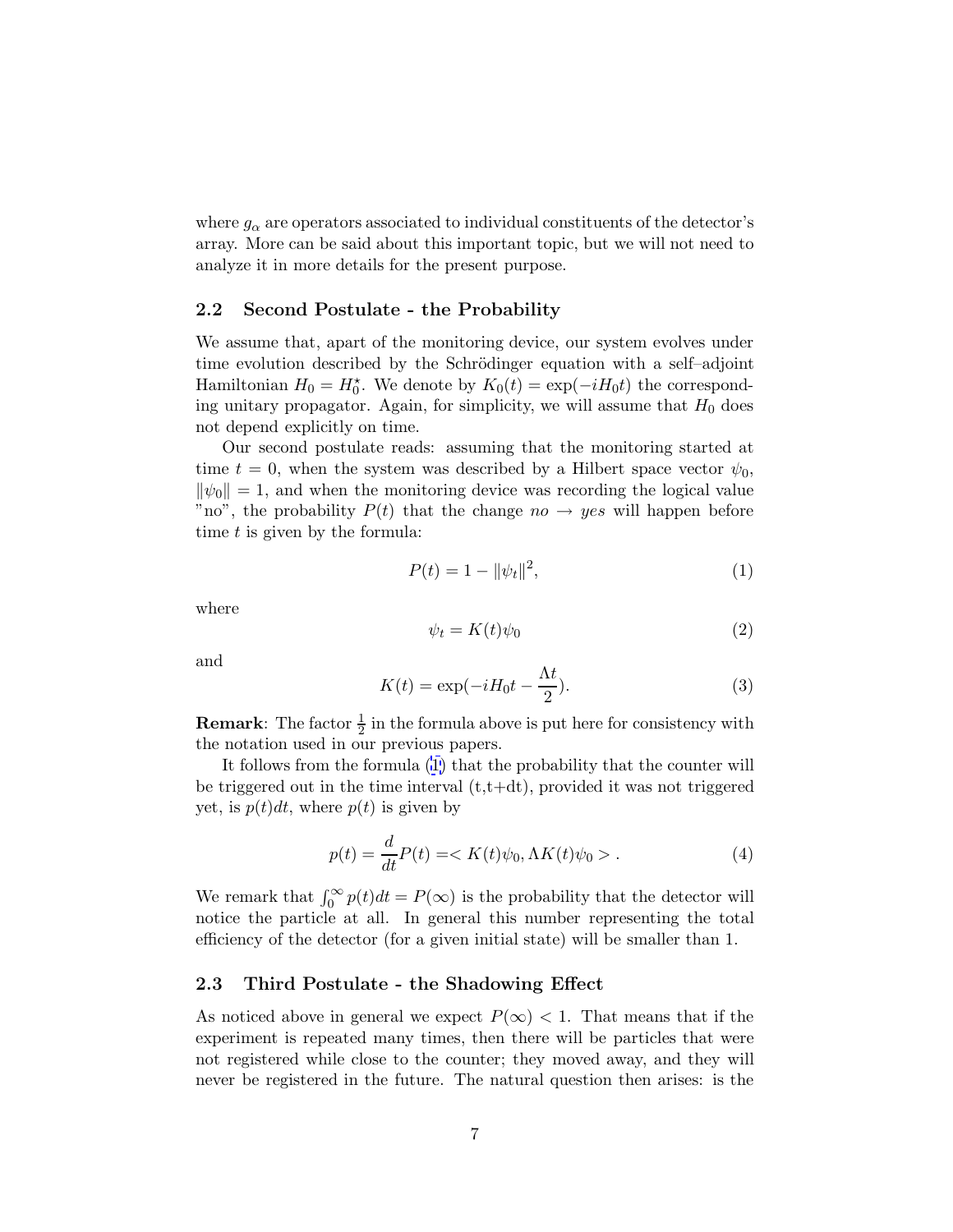<span id="page-8-0"></span>very presence of the counter reflected in the dynamics of the particles that pass the detector without being observed? Or we can put it as a "quantum espionage" question: **can a particle detect a detector without being detected?** And if so - which are the precise equations that tell us **how**?.

To answer this question it is not enough to use the two postulates above. One needs to make use of the Event Engine of EEQT once more.

Our third postulate reads: prior to any event, and independently of whether any event will happen or not, the state of the system is described by the vector  $\psi_t$  undergoing the non unitary evolution given by Eq. ([2](#page-7-0)). It is not too difficult to think of an experiment that will test this prediction. Fig. [1](#page-22-0) shows four shots from time evolution of a gaussian wavepacket monitored by a gaussian detector placed at the center of the plane. The efficiency of the detector is in this case ca.  $P(\infty) \simeq 0.55$ . There is almost no reflection. The shadow of the detector that is seen on the fourth shot can be easily interpreted in terms of ensemble interpretation: once we count only those particles that were *not* registered by the detector, then it is clear that there is nothing or almost nothing behind the detector. However a careful observer will notice that there is a local maximum exactly behind the counter. This is a quantum effect, that of "interference of alternatives". It has consequences for the rate of future events for an individual particle.

### **2.4 Justification of the postulates**

The above postulates are more or less "natural". They are in agreement with the existing ideas of non-unitary<sup>9</sup> evolution. So, for instance, in [[20\]](#page-20-0) the authors considered the ionization model. They wrote: 'According to the usual procedure the ionization probability  $P(t)$  should be given by  $P(t)$  =  $1 - |\Psi|^2$ <sup>2</sup>.

Even if our postulates are natural, it is worthwhile to notice that EEQT allows us to interpret them, to understand them and to derive them, in terms of classical Markov processes. First of all let us see that the above formula for  $P(t)$  can be understood in terms of an inhomogeneous Poisson decision process as follows.<sup>10</sup> Assume the evolution starts with some quantum state  $\psi_0$ , of norm one, as above. Define the positive function  $\lambda(t)$  as

$$
\lambda(t) = (\hat{\psi}_t, \Lambda \hat{\psi}_t),\tag{5}
$$

 ${}^{9}$ Known in the literature also under the name of "non-hermitian"

<sup>&</sup>lt;sup>10</sup>A mathematical theory of a counter that leads to an inhomogeneous Poisson process, starting from formal postulates that are different than ours was given almost fifty years ago by Res Jost [\[21](#page-20-0)] .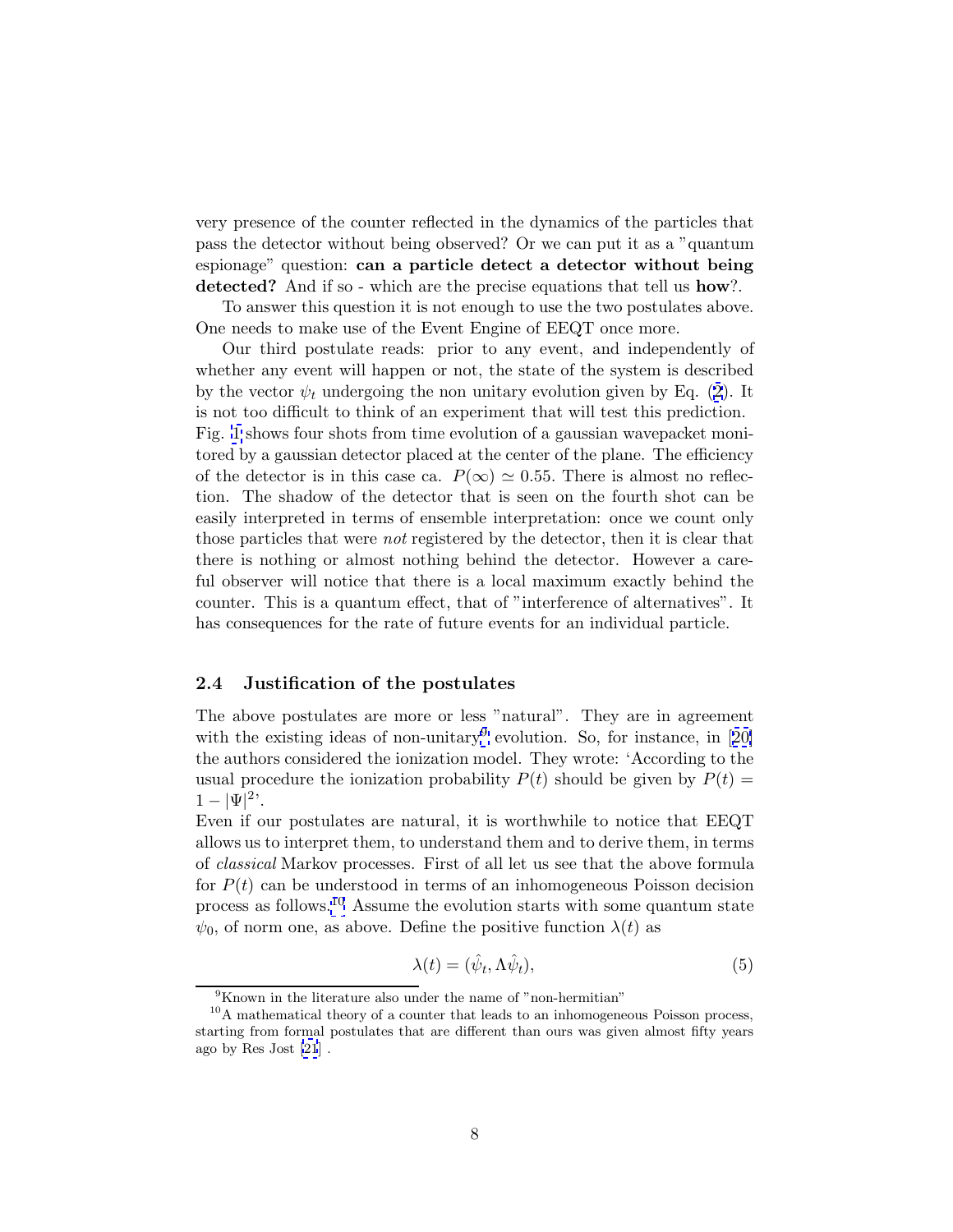where

$$
\hat{\psi}_t = \frac{\psi_t}{\|\psi_t\|},\tag{6}
$$

Then  $P(t)$  above happens to be nothing but the first-jump probability of the inhomogeneous Poisson process with intensity  $\lambda(t)$ . It is instructive to see that this is indeed the case. To this end let us divide the interval  $(0, t)$  into *n* subintervals of length  $\Delta t = t/n$ . Denote  $t_k = (k-1)\Delta t$ ,  $k = 1, \ldots, n$ . The inhomogeneous Poisson process of intensity  $\lambda(t)$  consists then of taking independent decisions 'jump–or–not–jump' in each time subinterval. The probability for jumping in the k-th subinterval is assumed to be  $p_k = \lambda(t_{k-1})\Delta t$ (that is why  $\lambda$  is called the *intensity* of the process). Thus the probability  $P_{not}(t)$  of not jumping up to time t is

$$
P_{not}(t) = \lim_{n \to \infty} \prod_{k=1}^{n} (1 - p_k) = \exp(-\int_0^t \lambda(s) ds).
$$
 (7)

Let us show that  $1 - P_{not}(t)$  can be identified with  $P(t)$  given by Eq. (7). To this end notice that

$$
\frac{d}{dt}(1 - P(t)) = -\langle \psi_t, \Lambda \psi_t \rangle = -\lambda(t) \|\psi_t\|^2
$$

$$
= -\lambda(t)(1 - P(t)).
$$

Thus  $1 - P(t)$  $1 - P(t)$ , given by Eq. (1) satisfies the same differential equation as  $P_{not}(t)$  given by Eq. (7). Because  $1 - P(0) = P_{not}(0) = 1$ , it follows that  $1 - P(t) = P_{not}(t)$ , and so  $P(t) = 1 - P_{not}(t)$  indeed is the first jump probability of the inhomogeneous Poisson process with intensity  $\lambda(t)$ .

This observation is useful but rather trivial. It can not yet stand for a justification of the formula [\(1](#page-7-0)) - this for the simple reason that the jump process above, based upon a continuous observation of the variable  $\alpha$  and registering the time instant of its jump, is not a Markovian process. It would become Markovian if we know  $\lambda(t)$ , but to know  $\lambda(t)$  we must know  $\psi_t$ . This leads us to consider pairs  $x_t = (\psi_t, \alpha_t)$ , where  $\psi_t$  is the Hilbert space vector describing quantum state, and  $\alpha_t$  is the yes-no state of the counter. Then  $\psi_t$  evolves deterministically according to the formula [\(2\)](#page-7-0), the intensity function  $\lambda(t)$  is computed on the spot, and the Poisson decision process described above is responsible for the jump of value of  $\alpha$  - in our case it corresponds to a "click" of the counter. The time of the click is a random variable  $T_1$ , well defined and computable by the above prescription. This prescription sheds some light onto the meaning of the quantum state vector  $\psi$ . We see that  $\psi$  codes in itself information that is being used by a decision mechanism working in an entirely classical way - the only randomness we need is that of a biased (by  $\lambda(t)$ ) classical roulette. Until we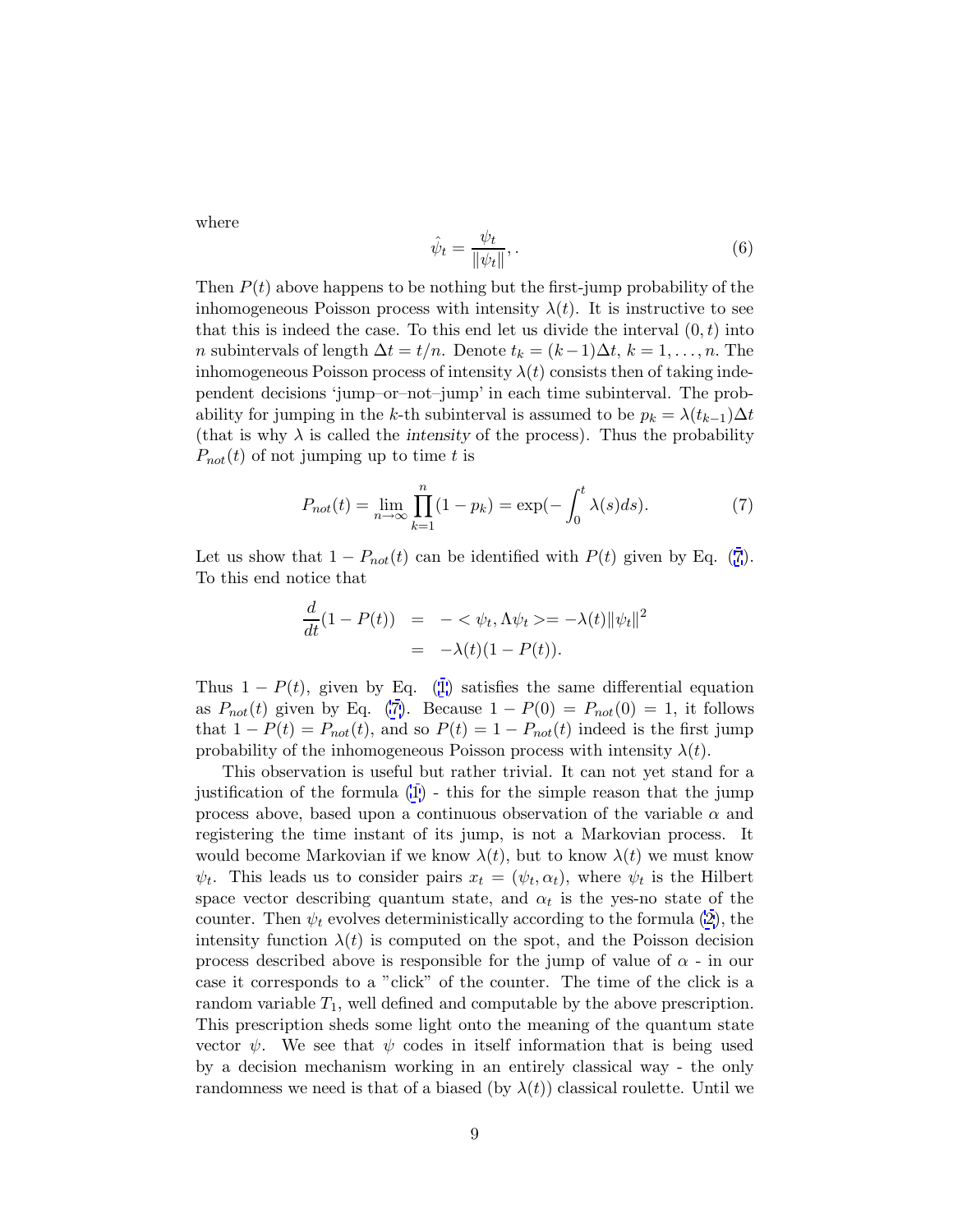ask why the bias is determined by this particular functional of the quantum state, until then we do not have to invoke more esoteric concepts of quantum probability – whatever they mean. But, in fact, it is possible to understand somewhat more, still in pure classical terms. We will not need this extra knowledge in the rest of this paper, but we think it is worthwhile to sketch here at least the idea.

In the reasoning above we were interested only in what governs the time of the first jump, when the counter clicks. But in reality nothing ends with this click. A photon, for instance, when detected, is transformed into another form of energy. So, if we want to continue our process in time, after  $T_1$ , we must feed it with an extra information: how is the quantum state transformed as the result of the jump. So, in general, we have a classical variable  $\alpha$  that can take finitely many, denumerably many, a continuum, or more, possible values, and to each ordered pair  $(\alpha \rightarrow \beta)$  there corresponds an operator  $g_{\alpha\beta}$ . The transition  $(\alpha \rightarrow \beta)$  is called an *event*, and to each event there corresponds a transformation of the quantum state  $\psi \to \frac{g_{\beta\alpha}\psi}{\|g_{\beta\alpha}\psi\|}$ . In the case of a counter there is only one  $\beta$ . In general, when there are several  $\beta$ -s, we need to tell not only when to jump, but also where to jump. One obtains in this way a piecewise deterministic Markov process on pure states of the total system: (quantum object, classical monitoring device). It can be then shown  $[6, 22]$  $[6, 22]$  $[6, 22]$  $[6, 22]$  that this process, including the jump rate formula  $(5)$  $(5)$  $(5)$ follows uniquely from the simplest possible Liouville equation that couples the two systems.

### **3 The Time of Arrival**

As the most natural application of the above concept of "time of event" we consider the notion of "time of arrival" of a particle to a certain state. There are several methods available for computing the "time of arrival" distribution given our postulates. We shall take the approach that seems to us to be the simplest one. One by one we shall specialize our assumptions about  $\Lambda$ .

#### **3.1 One elementary detector**

Let  $K(t)$  be given by Eq. [\(3\)](#page-7-0), and let<sup>11</sup>

$$
K_0(t) = \exp(-iH_0t). \tag{8}
$$

<sup>&</sup>lt;sup>11</sup>From this time on the subscript <sub>0</sub> may refer to either the initial state, as in  $\psi_0$  or to free evolution, as in  $H_0$ , or to initial state evolving under free evolution. In case of confusion the actual meaning should be derived from the context.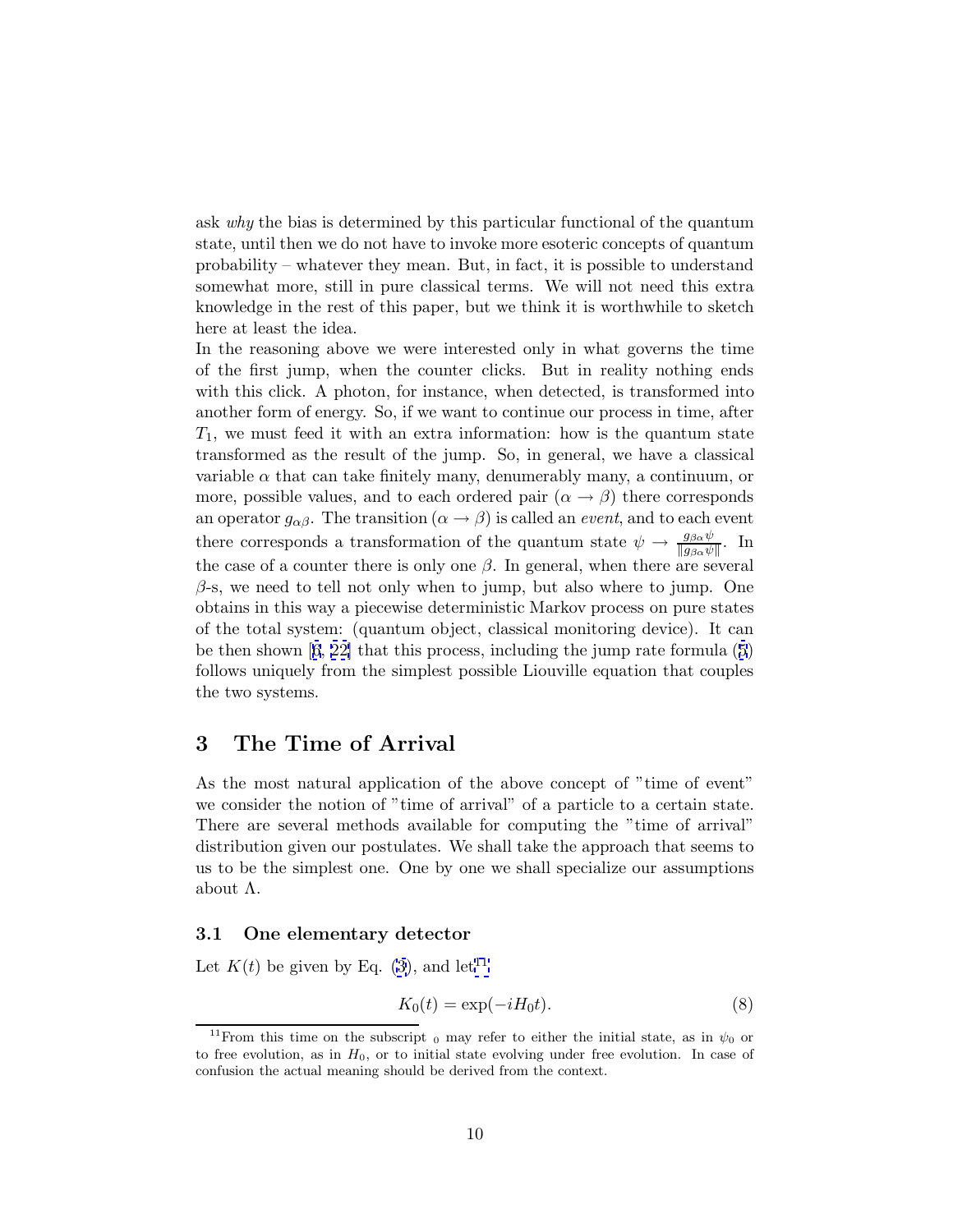<span id="page-11-0"></span>Then  $K(t)$  satisfies the Schrödinger equation

$$
\dot{K} = -iH_0K(t) - \frac{\Lambda}{2}K(t). \tag{9}
$$

This differential equation, together with initial data  $K(0) = I$ , is easily seen to be equivalent to the following integral equation:

$$
K(t) = K_0(t) - \frac{1}{2} \int_0^t K_0(t - s) \Lambda K(s) ds.
$$
 (10)

By taking the Laplace transform and by the convolution theorem we get the Laplace transformed equation:

$$
\tilde{K} = \tilde{K}_0 - \frac{1}{2}\tilde{K}_0\Lambda\tilde{K}.
$$
\n(11)

Let us consider the case of a maximally sharp measurement. In this case we would take  $\Lambda = |a \rangle \langle a|$ , where  $|a \rangle$  is some Hilbert space vector. It is not assumed to be normalized; in fact its norm stands for the strength of the coupling (notice that  $\langle a | a \rangle$  must have physical dimension  $t^{-1}$ ). Taking look at the formula [\(4\)](#page-7-0) we see that now  $p(t) = \vert \langle a \vert \psi_t \rangle \vert^2$  and so we need to know  $\langle a|K(t)\psi_0\rangle$  rather than the full propagator  $K(t)$ . Multiplying Eq. (11) from the left by  $\langle a |$  and from the right by  $|\psi_0\rangle$  we obtain:

$$
\langle a|\tilde{\psi}\rangle = \frac{2 \langle a|\tilde{K}_0|\psi_0\rangle}{2 \langle a|\tilde{K}_0|a\rangle} \tag{12}
$$

where  $\tilde{\psi}$  is the Laplace transform of  $t \to \psi(t)$ :

$$
\tilde{\psi}(z) = \int_0^\infty e^{-tz} \psi(t) dt = \tilde{K}(z)\psi_0, \qquad \Re(z) \ge 0.
$$
\n(13)

### **3.2 Composite detector**

We consider now the simplest case of a composite detector. It will be an incoherent composition of two simple ones. Thus we will take:

$$
\Lambda = |a_1\rangle \langle a_1| + |a_2\rangle \langle a_2|.
$$
 (14)

**Remark** Notice that if  $\langle a_1 | a_2 \rangle = 0$ , then coherent and incoherent compositions are indistinguishable, as in this case, with  $g_i = |a_i\rangle \langle a_i|$ , we have that  $\sum_i g_i^* g_i = (\sum_i g_i)^* (\sum_i g_i).$ For  $p(t)$  we have now the formula:

$$
p(t) = \sum_{i} | \langle a_i | \psi_t \rangle |^2, \tag{15}
$$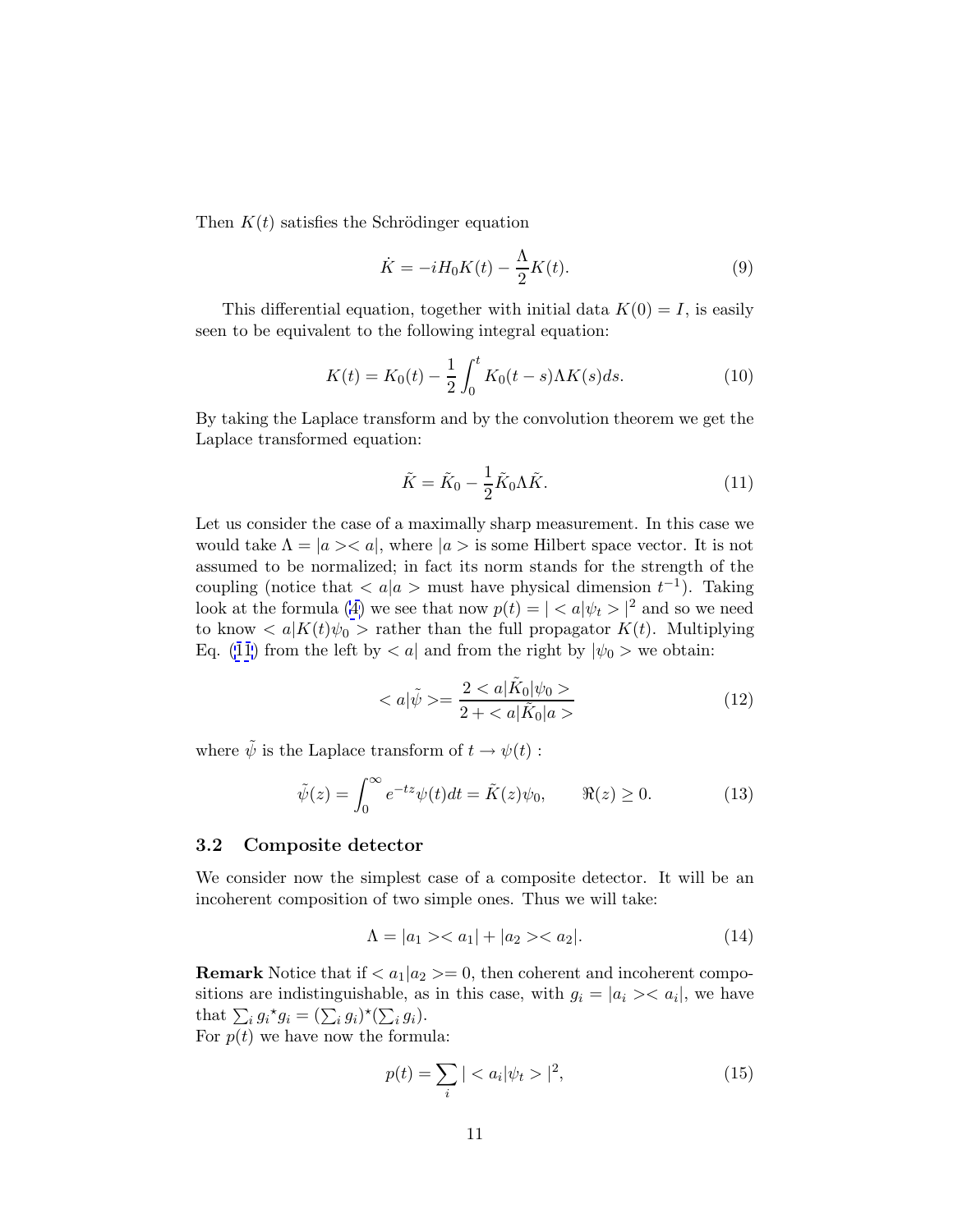<span id="page-12-0"></span>and to compute the complex amplitudes  $\langle a_i | \psi_t \rangle$  we will use the Laplace transform method as in the case of one detector. To this end one applies  $\langle a_i|$  from the left and  $|\psi_0\rangle$  from the right to Eq. [\(11](#page-11-0)) and solves the resulting system of two linear equations to obtain:

$$
\langle a_1 | \tilde{\psi} \rangle = \frac{2}{\Delta} ((2 + (22)) \langle a_1 | \tilde{\psi}_0 \rangle - (12) \langle a_2 | \tilde{\psi}_0 \rangle )
$$
  

$$
\langle a_2 | \tilde{\psi} \rangle = \frac{2}{\Delta} ((2 + (11)) \langle a_2 | \tilde{\psi}_0 \rangle - (21) \langle a_1 | \tilde{\psi}_0 \rangle )
$$
 (16)

where we used the notation

$$
(ij) = \langle a_i | \tilde{K}_0 | a_j \rangle, \tag{17}
$$

$$
|\tilde{\psi}_0\rangle = \tilde{K}_0|\psi_0\rangle,\tag{18}
$$

and where  $\Delta$  stands for

$$
\Delta = 4 + 2((11) + (22)) + ((11)(22) - (12)(21)).
$$
\n(19)

The probability density  $p(t)$  is then given by

$$
p(t) = \sum_{i} |\phi_i(t)|^2,
$$
\n(20)

where  $\phi_i$  is the inverse Fourier transform

$$
\phi_i(t) = \frac{1}{2\pi} \int_{-\infty}^{\infty} e^{ity} \tilde{\phi}_i(iy) dy \qquad (21)
$$

of

$$
\tilde{\phi}_i(iy) = \lim_{x=0+} < a_i|\tilde{\psi}(x+iy) > . \tag{22}
$$

By the Parseval formula we have that  $P(\infty)$  is given by:

$$
P(\infty) = \frac{1}{2\pi} \sum_{i} \int_{-\infty}^{\infty} |\tilde{\phi}_i(iy)|^2 dy .
$$
 (23)

### **3.3 Example: Dirac's** δ **counter for ultra-relativistic particle**

Let us now specialize the model by assuming that we consider a particle in  $\mathbb{R}^1$  and that the Hilbert space vector  $|a\rangle$  approaches the improper position eigenvector  $\sqrt{\kappa}\delta(x-a)$  localized at the point a. This corresponds to a point– like detector of strength  $\kappa$  placed at  $a$ <sup>12</sup> We see from the equation [\(4\)](#page-7-0) that  $p(t)$  is in this case given by:

$$
p(t) = |\phi(t)|^2,\tag{24}
$$

<sup>&</sup>lt;sup>12</sup>The case of Hermitian singular  $delta$ -function perturbation was discussed by many authors - see [[23](#page-20-0), [24, 25, 26](#page-20-0), [27](#page-20-0), [28](#page-20-0), [29](#page-20-0)] and references therein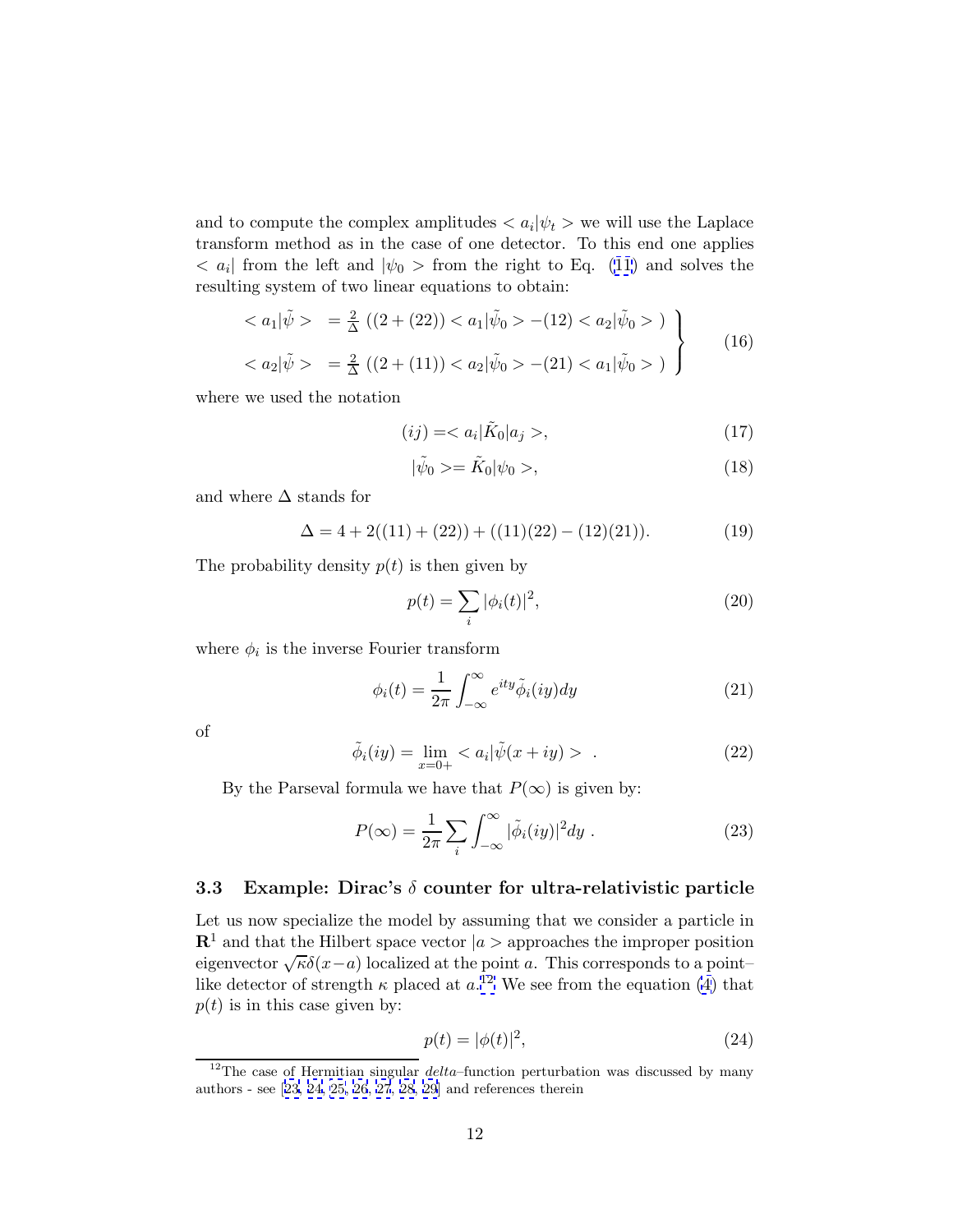<span id="page-13-0"></span>where the complex amplitude  $\phi(t)$  of the particle arriving at a is:

$$
\phi(t) = \langle a|\psi(t) \rangle, \tag{25}
$$

or, from Eq. [\(12](#page-11-0))

$$
\tilde{\phi} = \frac{2\sqrt{\kappa}}{2 + \kappa \tilde{K}_0(a, a)} \tilde{\psi}_0(a)
$$
\n(26)

where  $\psi_0$  stands for the Laplace transform of  $K_0(t)\psi_0$ .

Let us now consider the simplest explicitly solvable example - that of an ultra–relativistic particle on a line. For  $H_0$  we take  $H_0 = -ic \frac{d}{dx}$ , then the propagator  $K_0$  is given by  $K_0(x, x'; t) = \delta(x'-x + ct)$ , and its Laplace transform reads  $\tilde{K}_0(x, x'; z) = \frac{1}{c} e^{(x-x')z/c}$ . In particular  $\tilde{K}_0(a, a; z) = \frac{1}{c}$  and from Eq.  $(26)$  we see that the amplitude for arriving at the point a is given by the "almost evident" formula:

$$
\phi(t) = const(\kappa) \times \psi(a - ct), \qquad (27)
$$

where  $const(\kappa) = \sqrt{\kappa}/(1 + \frac{\kappa}{2c})$ . It follows that probability that the particle will be registered is equal to

$$
P(\infty) = \frac{\kappa/c}{(1 + \frac{\kappa}{2c})^2} \int_{-\infty}^{a} dx |\psi_0(x)|^2
$$
 (28)

which has a maximum  $P(\infty)=1/2$  for  $\kappa=2c$  if the support of  $\psi_0$  is left to the counter position a. We notice that in this example the shape of the arrival time probability distribution  $p(t)$  does not depend on the value of the coupling constant - only the effectiveness of the detector depends on it. For a counter corresponding to a superposition  $\sum_i \sqrt{\kappa_i} \delta(x - a_i)$  we obtain for  $P(\infty)$  exactly the same expression as for one counter but with  $\kappa$  replaced with  $\sum_i \kappa_i$ .

#### **3.4 Example: Dirac's δ counter for Schrödinger's particle**

We consider now another example corresponding to a free Schrödinger's particle on a line. We will study response of a Dirac's delta counter  $|a\rangle = \sqrt{\kappa} \delta(x-a)$ , placed at  $x=a$ , to a Gaussian wave packet whose initial shape at  $t = 0$  is given by:

$$
\psi_0(x) = \frac{1}{(2\pi)^{1/4} \eta^{1/2}} \exp\left(\frac{-(x-x_0)^2}{4\eta^2} + 2ik(x-x_0)\right). \tag{29}
$$

In the following it will be convenient to use dimensionless variables for measuring space, time and the strength of the coupling:

$$
\xi = \frac{x}{2\eta}, \qquad \tau = \frac{\hbar t}{2m\eta^2}, \qquad \alpha = \frac{m\eta\kappa}{\hbar} \tag{30}
$$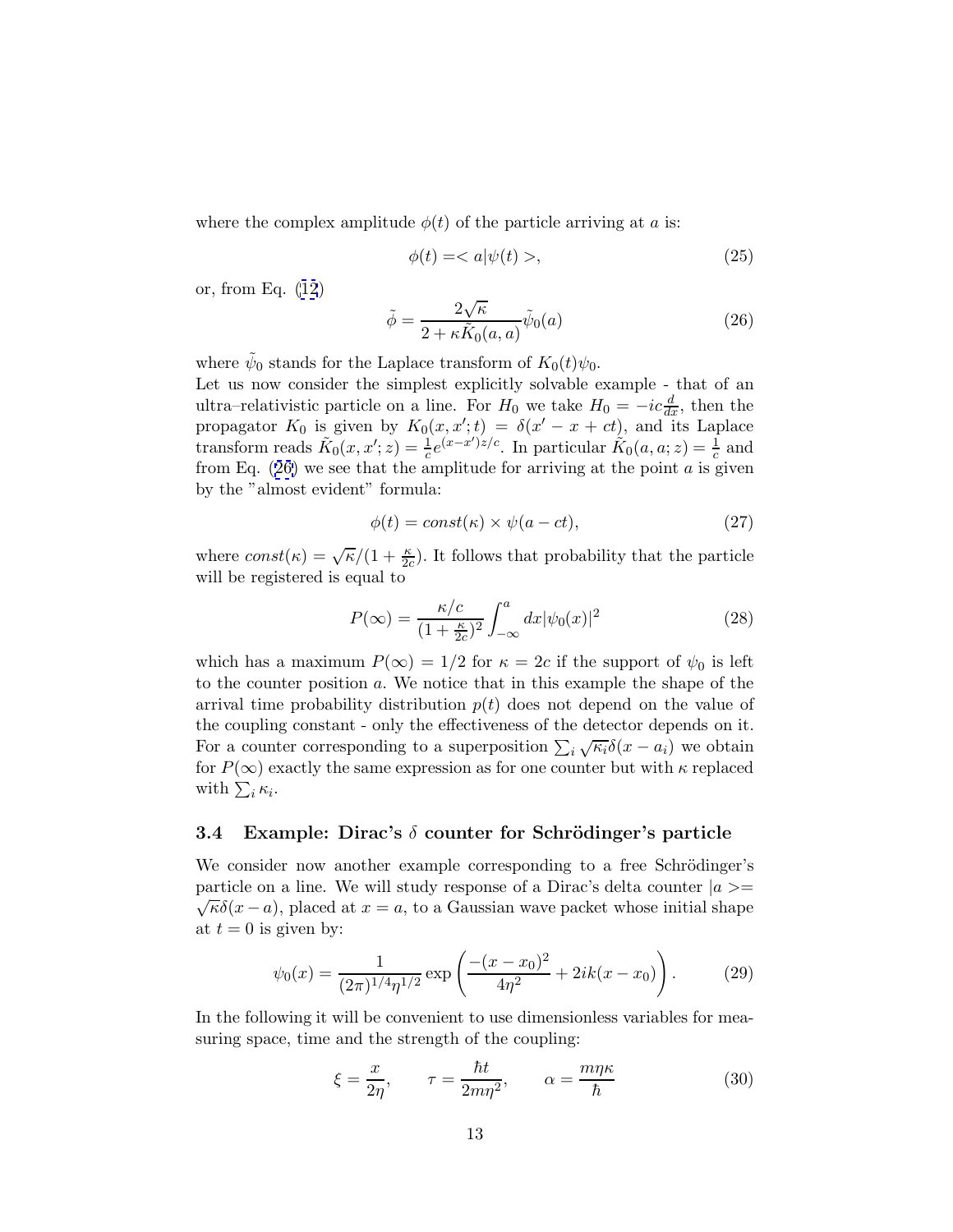We denote

$$
\xi_0 = x_0/2\eta, \ \xi_a = a/2\eta, \ v = 2\eta k \tag{31}
$$

In these new variables we have:

$$
\psi_0(\xi) = \left(\frac{2}{\pi}\right)^{1/4} e^{-(\xi - \xi_0)^2 + 2iv(\xi - \xi_0)} \tag{32}
$$

$$
K_0(\xi', \xi; \tau) = \left(\frac{1}{\pi i \tau}\right)^{1/2} \exp\left(\frac{i(\xi' - \xi)^2}{\tau}\right) \tag{33}
$$

$$
\tilde{K}_0(\xi', \xi; z) = (iz)^{-\frac{1}{2}} \exp\left(-2\sqrt{-iz}|\xi' - \xi|\right)
$$
\n(34)

We can compute now explicitly  $\tilde{\psi}(z)$  of Eq. ([13\)](#page-11-0):

$$
\tilde{\psi}_0(a;z) = \frac{1}{2} (2\pi)^{1/4} (iz)^{-1/2} e^{-d^2 - 2ivd} \left[ w(u_+) + w(u_-) \right] \tag{35}
$$

where

$$
u_{\pm} = i\sqrt{-iz} \pm (v - id), \qquad d = \xi_0 - \xi_a,
$$
 (36)

and the amplitude  $\tilde{\phi}$  of Eq. [\(26](#page-13-0)), when rendered dimensionless,<sup>13</sup> reads

$$
\tilde{\phi}(z) = \frac{1}{2} (2\pi)^{1/4} \alpha^{1/2} e^{-d^2 - 2ivd} \frac{w(u_+) + w(u_-)}{2\sqrt{iz} + \alpha}
$$
\n(37)

with the function  $w(z)$  defined by

$$
w(u) = e^{-u^2} \operatorname{erfc}(-iu)
$$
 (38)

(see Ref. [[30\]](#page-20-0), Ch.  $7.1.1 - 7.1.2$ ). We have also used the formula

$$
\int_0^\infty e^{-(ax^2+2bx+c)}dx = \frac{1}{2}\sqrt{\frac{\pi}{a}}\exp\left(\frac{b^2-ac}{a}\right)\operatorname{erfc}\left(\frac{b}{\sqrt{a}}\right) \tag{39}
$$

valid for  $\Re(a) > 0$  (see [[30\]](#page-20-0), Ch. 7.4.2).

To compute  $p(t)$  from Eqs. [\(20,21\)](#page-12-0) the correct boundary values of the complex square root (with the cut on the negative real half-axis) must be taken. Thus for  $z = x + iy$ ,  $x = 0$ + we should take

$$
\sqrt{iz} = \begin{cases} i\sqrt{y} & y \ge 0\\ \sqrt{-y} & y \le 0 \end{cases}
$$
 (40)

$$
\sqrt{-iz} = \begin{cases} \sqrt{y} & y \ge 0\\ -i\sqrt{-y} & y \le 0 \end{cases}
$$
 (41)

<sup>13</sup>We should have  $|\phi(t)|^2 dt = |\phi(\tau)|^2 d\tau$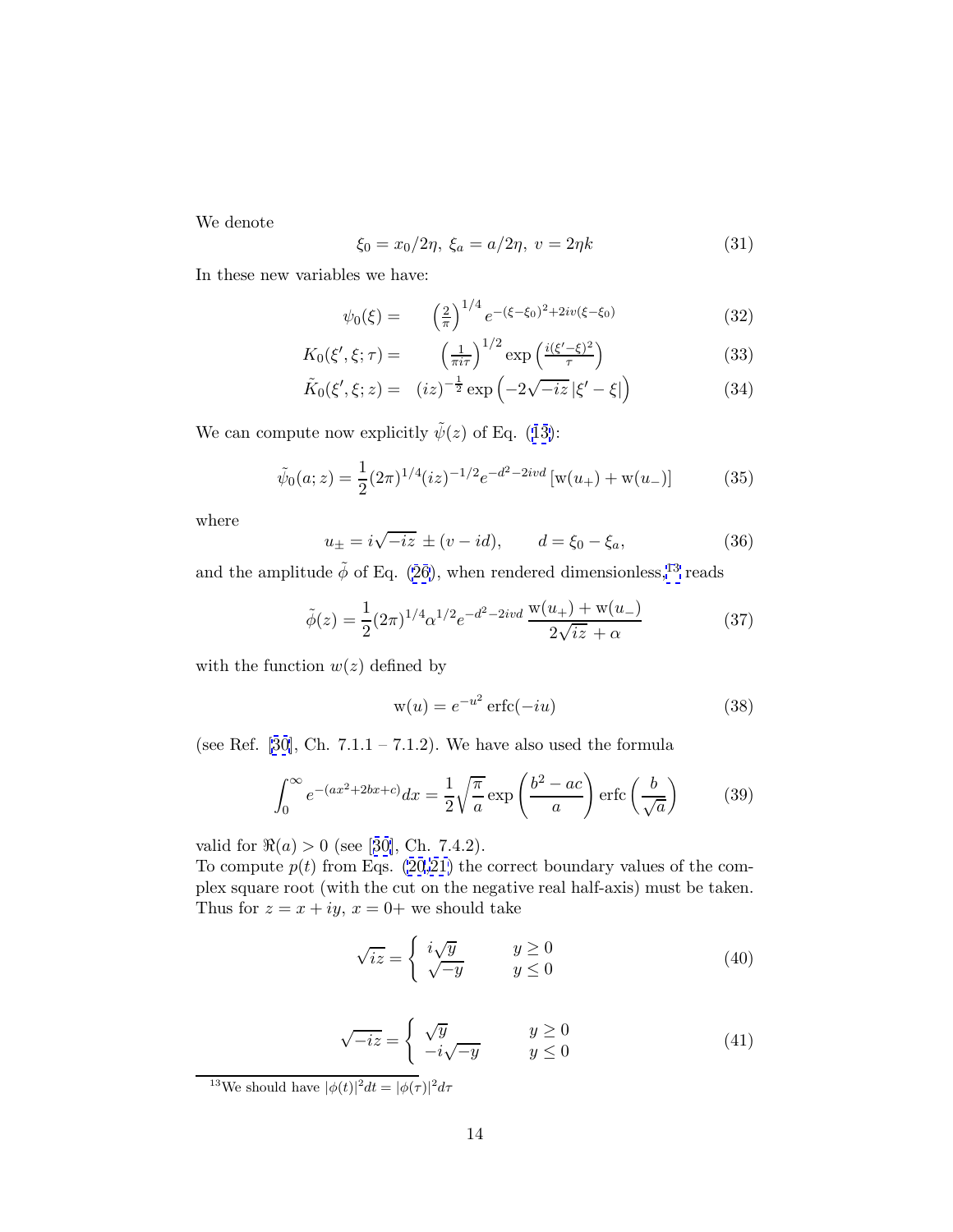The time of arrival probability curves of the counter for several values of the coupling constant are shown in Fig.[2](#page-23-0). The incoming wave packet starts at  $t = 0$ ,  $x = -4$ , with velocity  $v = 4$ . It is seen from the plot that the average time at which the counter, placed at  $x = 0$ , is triggered is about one time unit, independently of the value of the coupling constant. This numerical example shows that our model of a counter serves can be used for measurements of time of arrival. It is to be noticed that the shape of the response curve is almost insensitive to the value of the coupling constant. Fig.[3](#page-23-0) shows the curves of Fig.[2](#page-23-0), but rescaled in such a way that the probability  $P(\infty) = 1$ . The only effect of the increase of the coupling constant in the interval  $0.01-100$  is a slight shift of the response time to the left - which is intuitively clear. Notice that the shape of the curve in time corresponds well to the shape of the initial wave packet in space.

For a given velocity of the packet there is an optimal value of the coupling constant. In our dimensionless units it is  $\alpha_{opt} \approx 2v$ . Figure [4](#page-24-0) shows this asymptotically linear dependence. At the optimal coupling the total response probability  $P(\infty)$  approaches the value 0.5, - the same as in the ultra–relativistic case.

By numerical calculations we have found that the maximal value of  $P(\infty)$ that can be obtained for a single Dirac's delta counter and Schrödinger's particle is slightly higher than 0.7, that corresponds to the value  $\alpha = 1.3$  of the coupling constant. The dependence of  $P(\infty)$  on the coupling constant for a static wave packet (that is  $v = 0$ ) centered exactly over the detector is shown in Fig[.5.](#page-24-0) Fig[.6](#page-25-0) shows the dependence of  $P(\infty)$  on both variables: v and  $\alpha$ .

The value 0.7 for the maximal response probability  $P(\infty)$  of a detector may appear to be rather strange. It is however connected with the point– like structure of the detector in our simple model. For a composite detector, for instance already for a two–point detector, this restriction does not apply and  $P(\infty)$  arbitrarily close to 1.0 can be obtained. Our method applies as well to detectors continuously distributed in space. In this case the efficiency of the detector (for a given initial wavepacket) will depend on the shape of the function  $\Lambda(x)$ . The absorptive complex potentials studied in [[31, 32\]](#page-20-0) are natural candidates for providing maximal efficiency as measured by  $P(\infty)$ defined at the end of Sec. 2.2.

## **4 Concluding Remarks**

Our approach to the quantum mechanical measurement problem was originally shaped to a large extent by the important paper by Klaus Hepp [[33\]](#page-20-0). He wrote there, in the concluding section: 'The solution of the problem of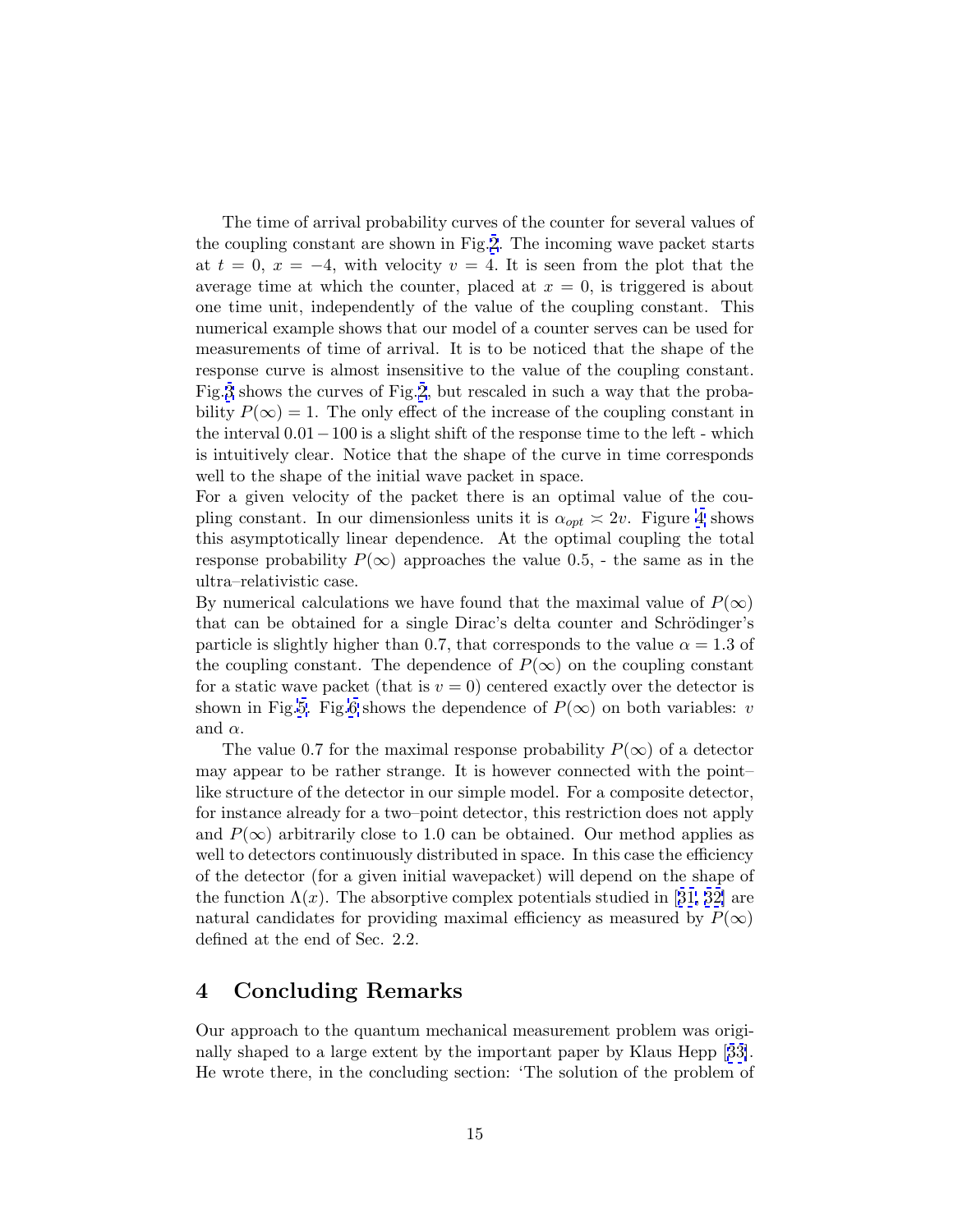measurement is closely connected with the yet unknown correct description of irreversibility in quantum mechanics...'Our approach does not pretend to give an ultimate solution. But it attempts to show that this "correct description" is, perhaps, not too far away.

In the present paper we have only been able to scratch the surface of some of the new mathematical techniques and physical ideas that are enhancing quantum theory in the framework of EEQT, that free the quantum theory from the limitations of the standard formulation. For a long time it was considered that quantum theory is only about averages. Its numerical predictions were supposed to come only from expectation values of linear operators. On the other hand in his 1973 paper [[34\]](#page-21-0) Wigner wrote: 'It seems unlikely, therefore, that the superposition principle applies in full force to beings with consciousness. If it does not, or if the linearity of the equations of motion should be invalid for systems in which life plays a significant role, the determinants of such systems may play the role which proponents of the hidden variable theories attribute to such variables. All proofs of the unreasonable nature of hidden variable theories are based on the linearity of the equations ...'. Weinberg [\[35](#page-21-0)] attempted to revive and to implement Wigner's idea of non-linear quantum mechanics. He proposed a nonlinear framework and also methods of testing for linearity. Warnings against potential dangers of nonlinearity are well known, they were summarized in a recent paper by Gisin and Rigo [\[36](#page-21-0)]. The scheme of EEQT avoids these pitfalls and presents a consistent and coherent theory. It introduces necessary nonlinearity in the algorithm for generating sample histories of individual systems, but preserves linearity on the ensemble level. It is not only about averages but also about individual events (cf. the event generating PDP algorithm of ref. [\[6\]](#page-19-0)). Thus it explains more, it predicts more and it opens a new gateway leading beyond today's framework and towards new applications of Quantum Theory. These new applications may involve the problems of consciousness. But in our opinion (supported in the all quoted papers on EEQT, and also in the present one) quantum theory does not need neither consciousness nor human observers - at least not more than any other probabilistic theory. On the other hand, to understand mind and consciousness we may need Event Enhanced Quantum Theory. And more.

In the abstract to the present paper we stated that we "enhance elementary quantum mechanics with three simple postulates". In fact the PDP algorithm replaces the standard measurement postulates and enables us to derive them in a refined form. This is because EEQT defines precisely what measurement and experiment is - without any involvement of consciousness or of human observers. It is only for the purpose of the present paper to introduce time observable into elementary quantum mechanics as simply as possible - that we have chosen to present our three postulates as postu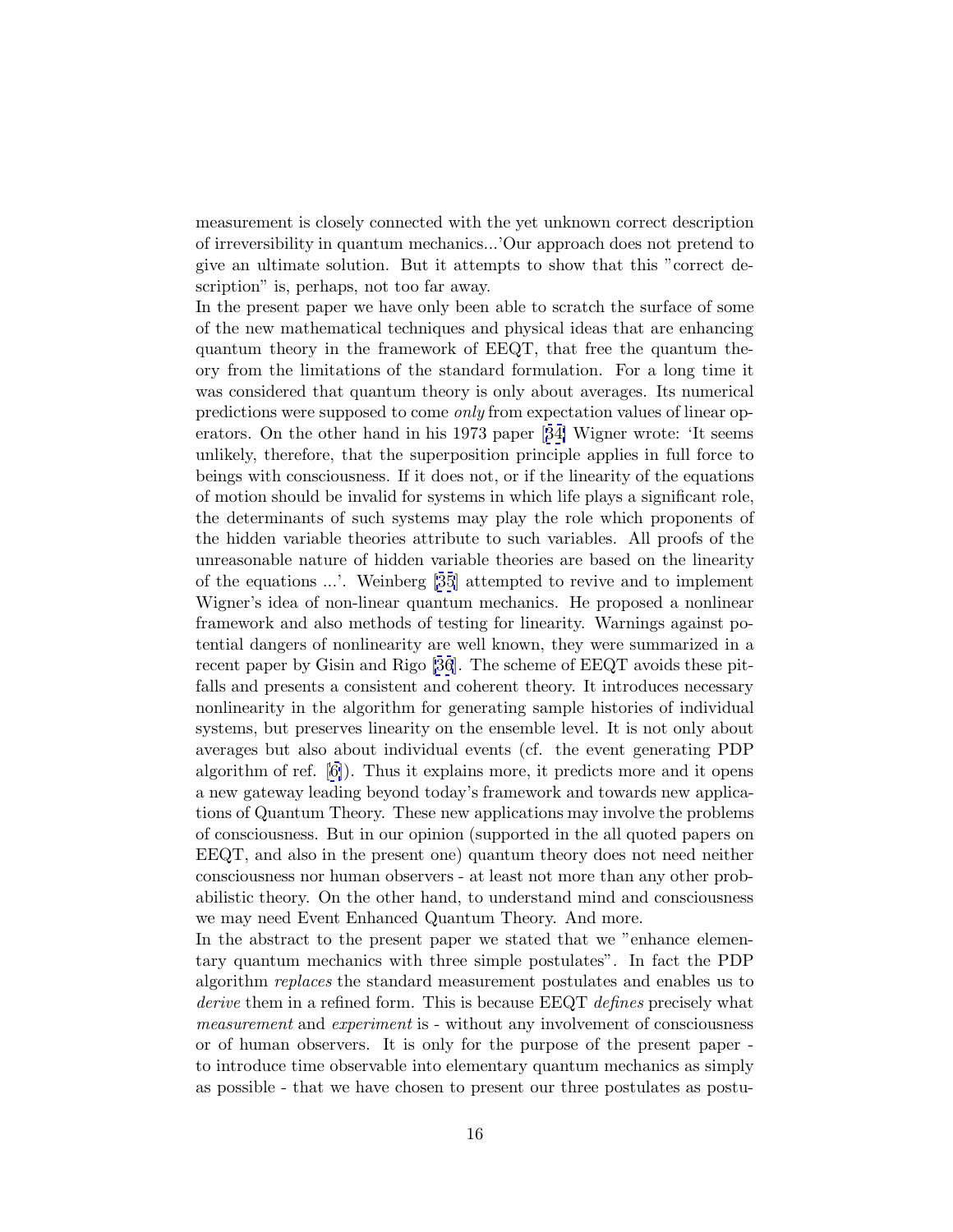lates rather than theorems. The time observable that we introduced and investigated in the present paper is just one (but important) trace of this nonlinearity.<sup>14</sup> Time of arrival, time of detector response, is an "observable", is a random variable whose probability distribution function can be computed according to the prescription that we gave in the previous section. But its probability distribution is not a bilinear functional of the state and as a result "time of arrival" can not be represented by a linear operator, be it Hermitian or not. Nevertheless our "time" of arrival is a "safe" nonlinear observable. Its safety follows from the fact that what we called "postulates" in the present paper are in fact "theorems" of the general scheme EEQT. And EEQT is the *minimal* extension of quantum mechanics that accounts for events: no extra unnecessary hidden variables, and linear Liouville equation for ensembles.

Our definition of time of arrival bears some similarity to the one proposed long ago by Allcock [[38\]](#page-21-0). Although we disagree in several important points with the premises and conclusions of this paper, nevertheless the detailed analysis of some aspects of the problem given by Allcock was prompting us to formulate and to solve it using the new perspective and the new tools that EEQT endowed us with. Our approach to the problem of time of arrival goes in a similar direction as the one discussed in an (already quoted) interesting recent paper by Muga and co–workers [[32\]](#page-20-0). We share many of his views. The difference being that what the authors of [[32\]](#page-20-0) call "operational model" we promote to the role of a fundamental new postulate of quantum theory. We justify it and point out that it is a theorem of a more fundamental theory - EEQT. Moreover we take the non–unitary evolution before the detection event seriously and point out that the new theory is experimentally falsifiable.

Once the time of arrival observable has been defined, it is rather straightforward to apply it. In particular our time observable solves Mielnik's "waiting screen problem" [\[39](#page-21-0)]. But not only that; with our **precise** definition at hand, one can approach again the old puzzle of time–energy uncertainty relation in the spirit of Wigner's analysis [[40\]](#page-21-0) (cf. also [\[41](#page-21-0), [42\]](#page-21-0). One can also approach afresh the other old problem: that of decay times (see [[43\]](#page-21-0) and references therein) and of tunneling times  $(44, 45, 46]$  $(44, 45, 46]$  $(44, 45, 46]$  and references therein). This last problem needs however more than just one detector. We need to analyse the joint distribution probability for two separated detector. We must also know how to describe the unavoidable disturbance of the wave function when the first detector is being triggered. For this the simple postulates of this paper do not suffice. But the answer is in fact quite easy if using the

 $14$ This is why our time observable does not fall into the family analysed axiomatically by Kijowski [[37](#page-21-0)].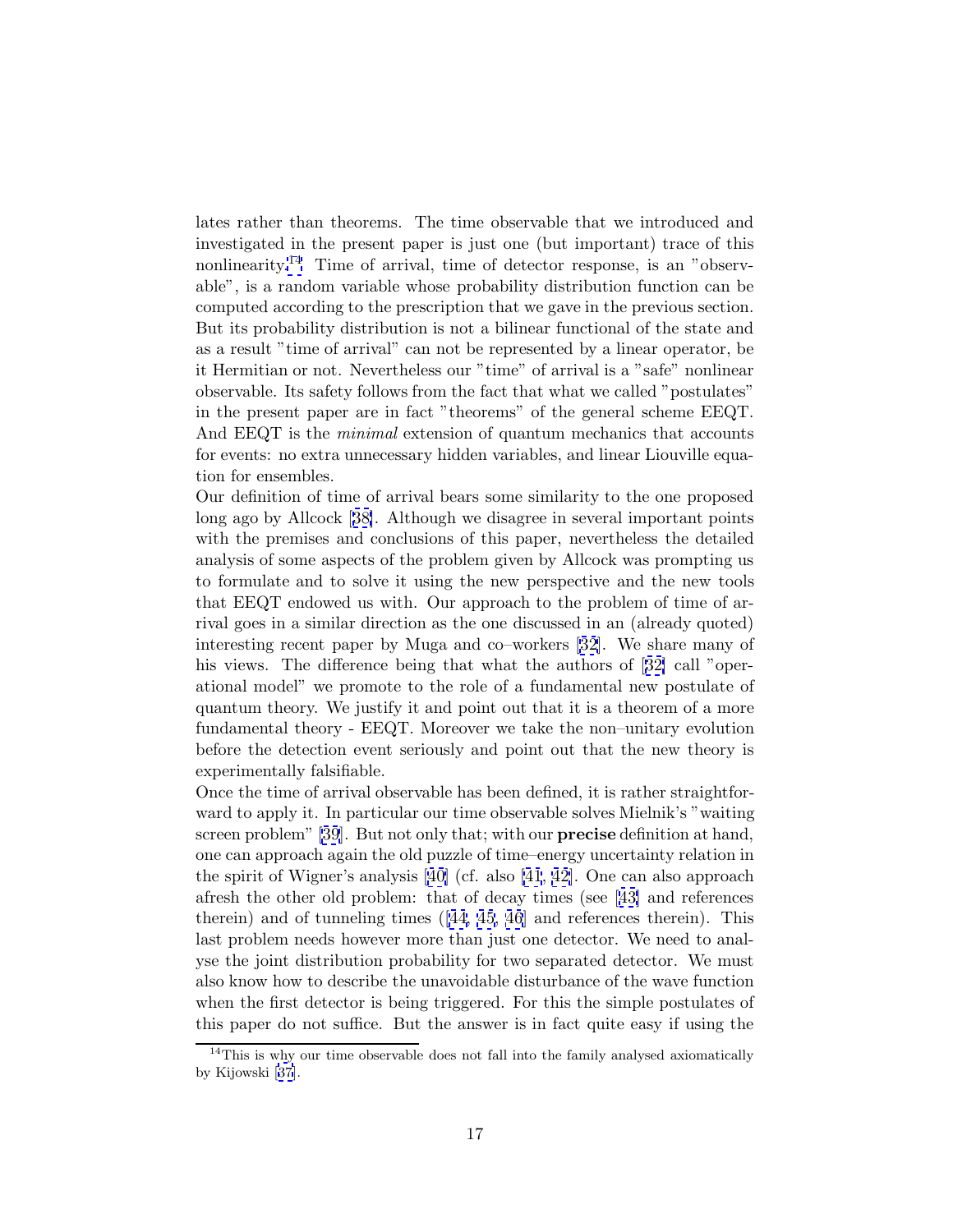<span id="page-18-0"></span>event generating algorithm of EEQT.

More investigations needs also our "shadowing effect" of section 2.3. Every "real" detector acts not only as an information exchange channel, but also as an energy–momentum exchange channel. Every real detector has not only its "information temperature" described by our coupling constant  $\lambda$ (cf. Sec. 2.1), but also ordinary temperature. Experiments to test the effect must take care in separating these different contributions to the overall phenomenon. This is not easy. But the theory is falsifiable in the laboratory and critical experiments might be feasible within the next couple of years. In the introductory chapter the problem of extension of the present framework to the relativistic case has been shortly mentioned. Work in this direction is well advanced and we hope to be able to report its result soon. But this will not be end of the story. At the very least we have much to learn about the nature and the mechanism of the coupling between  $Q$  and  $C$ .<sup>15</sup>

#### **Acknowledgements**

One of us (A.J) acknowledges with thanks support of A. von Humboldt Foundation. He also thanks Larry Horwitz for encouragement, Rick Leavens for his interest and pointing out the relevance of Muga's group papers and to Gonzalo Muga for critical comments. We are indebted to Walter Schneider for his interest, critical reading of the manuscript and for supplying us with relevant informations. We thank Rudolph Haag for sending us the first draft of [\[17](#page-19-0)].

## **References**

- [1] Galileo Galilei, "Dialogues Concerning Two New Sciences, Dover Publ., New York 1954
- [2] Blanchard, Ph. and Jadczyk, A.: 'Strongly coupled quantum and classical systems and Zeno's effect', Phys. Lett. **A 183** (1993) 272–276, and references therein
- [3] Zeh, H.D.: 'There are no quantum jumps nor there are particles', *Phys. Lett.* **A 172** (1993) 189–192
- [4] Ballentine, L.E.: 'Limitation of the Projection Postulate', *Found. Phys* **11** (1990) 1329–1343

<sup>&</sup>lt;sup>15</sup>More comments in this direction can be found in [[6](#page-19-0)] and also under WWW address of the Quantum Future Project:<http://www.ift.uni.wroc>. pl/˜ajad/qf.htm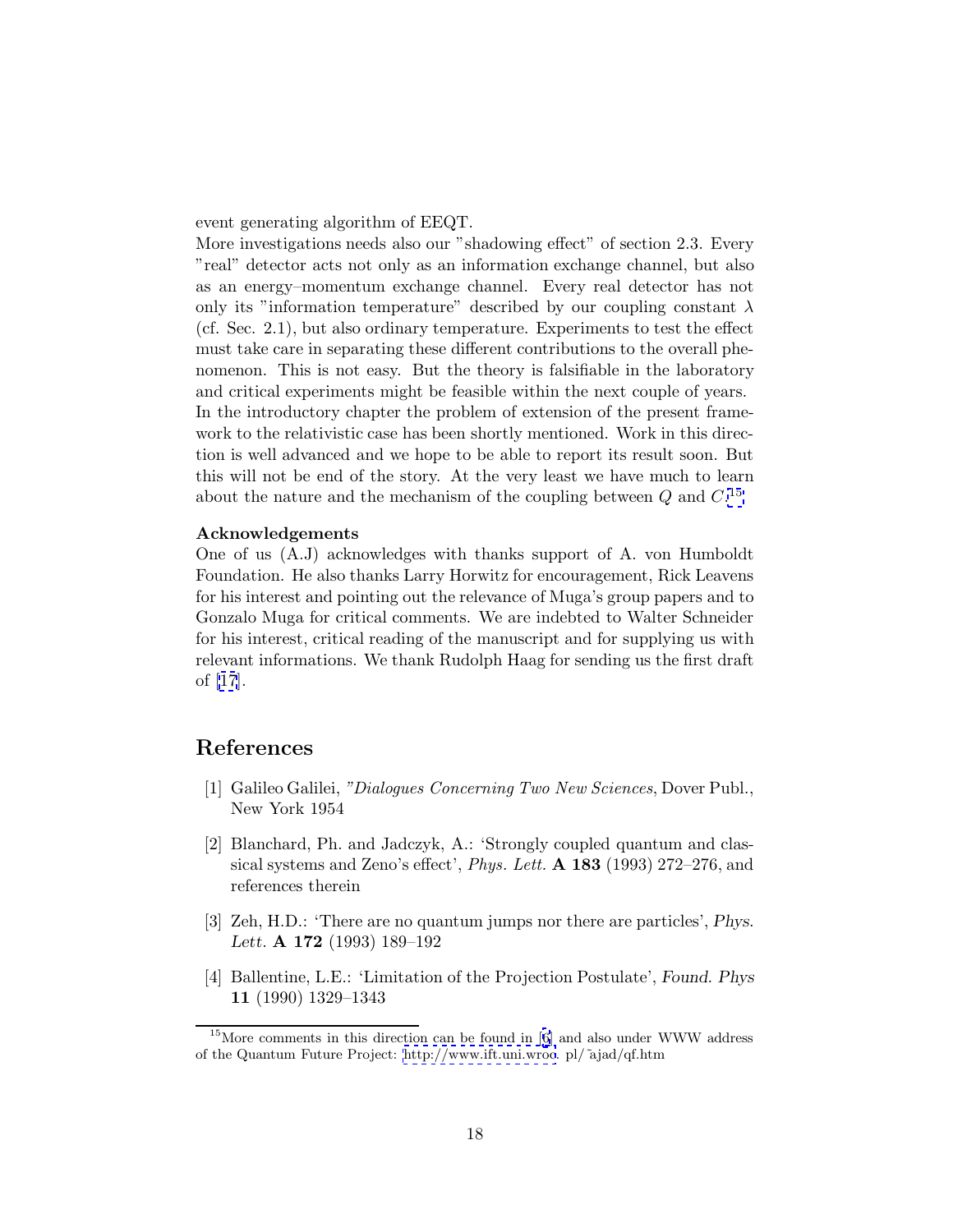- <span id="page-19-0"></span>[5] Ballentine, L.E.: 'Failure of Some Theories of State Reduction', *Phys. Rev.* **A 43** (1991) 9–12
- [6] Blanchard, Ph., and A. Jadczyk.: 'Event–Enhanced–Quantum Theory and Piecewise Deterministic Dynamics', Ann. der Physik **4** (1995) 583–599, [hep-th 9409189](http://xxx.lanl.gov/abs/hep-th/9409189); see also the short version: 'Event and Piecewise Deterministic Dynamics in Event–Enhanced Quantum Theory' , Phys.Lett. **A 203** (1995) 260–266
- [7] Jadczyk, A.: 'Particle Tracks, Events and Quantum Theory', Progr. Theor. Phys. **93** (1995) 631–646, [hep-th/9407157](http://xxx.lanl.gov/abs/hep-th/9407157)
- [8] Jadczyk, A.: 'On Quantum Jumps, Events and Spontaneous Localization Models', Found. Phys. **25** (1995) 743–762, [hep-th/9408020](http://xxx.lanl.gov/abs/hep-th/9408020)
- [9] Belavkin, V.P., Melsheimer, O.: 'A Hamiltonian Approach to Quantum Collapse, State Diffusion and Spontaneous Localization', in *Quantum Communications and Measurement*, Ed. V.P. Belavkin et al, Plenum Press, New York 1995
- [10] Mott, N.F.: 'The Wave Mechanics of α–Ray Tracks', *Proc. Roy. Soc.* **A 125**(1929) 79–884
- [11] Dicke, R.H.: 'Interaction–free quantum measurements: A paradox? ', *Am. J. Phys* **49** (1981) 925–930
- [12] Dicke, R.H.: 'On Observing the Absence of an Atom', in Between Quantum and Chaos, Ed. Zurek, W. et al., Princeton University Press, Princeton 1988, pp. 400–407
- [13] Elitzur, A., Vaidman, L.: 'Quantum Mechanical Interaction–Free Measurements', Found. Phys **23** (1993) 987–997
- [14] Kwiat, P., Weinfurter, H., Herzog, T, Zeilinger, A.: 'Interaction–Free Measurement', Phys. Rev. Lett. **74** (1995) 4763–4766
- [15] Unruh, W.G.: 'Particles and Fields'in Quantum Mechanics in Curved Space–Time, Ed. Audretsch et al, NATO ASI Series B 230, Plenum Press, New York, 1990
- [16] Bialynicki–Birula, I.: 'Is Time Sharp or Diffused', in Physical Origins of Time Asymmetry , Ed. Halliwell, J.J. et al., Cambridge University Press 1994
- [17] Haag, R.: 'An evolutionary picture for Quantum Physics', to appear, 1996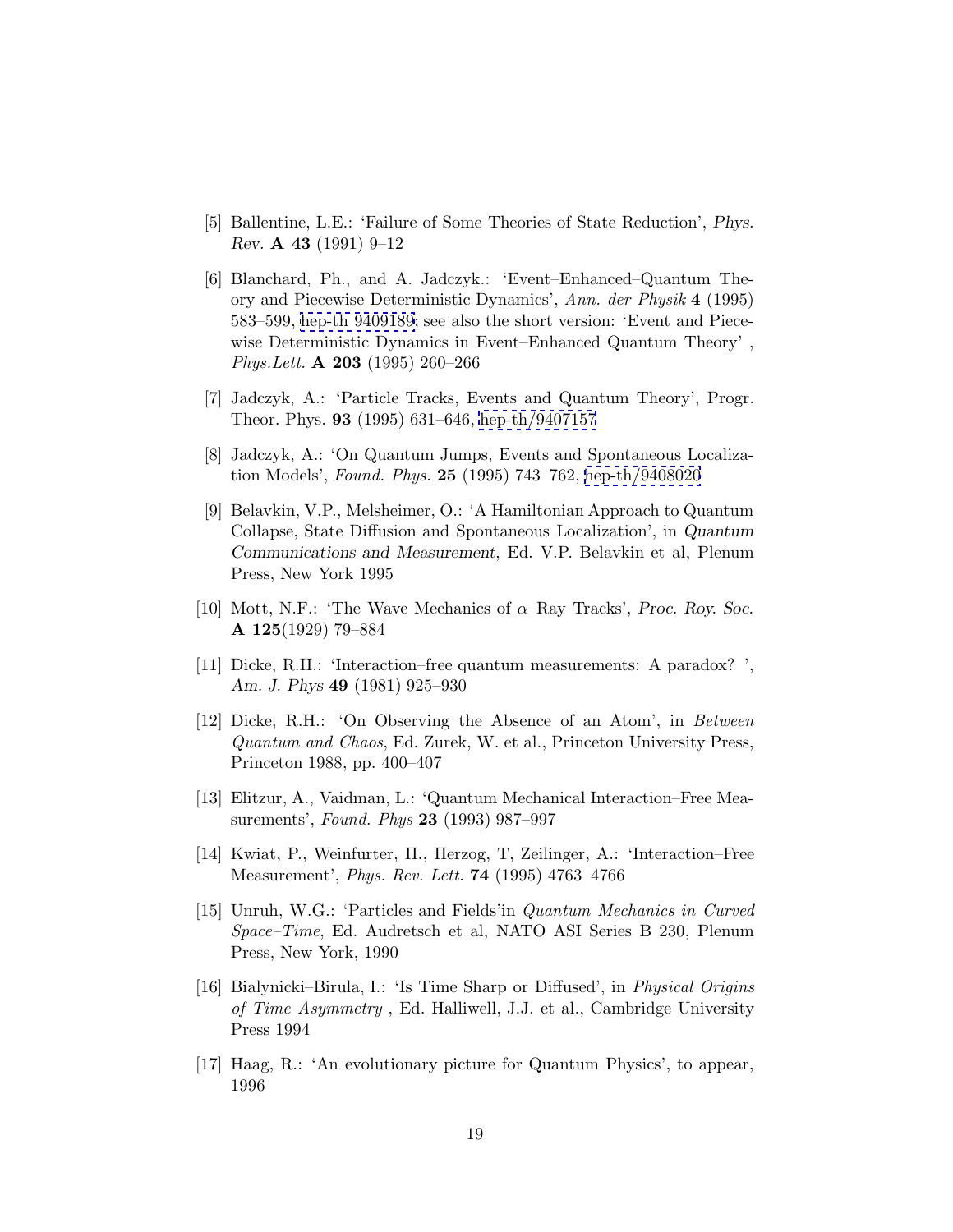- <span id="page-20-0"></span>[18] Jauch, J.M.: Foundations of Quantum Mechanics, Addison–Wesley, Reading, Ma. 1968
- [19] Piron, C.: Foundations of Quantum Physics, W.A. Benjamin, London 1976
- [20] Dattoli, G., Torre, A., Mignani, R.: 'Non–Hermitian evolution of two– level quantum systems', *Phys. Rev.* **A 42** (1990) 1467–1475
- [21] Jost, R.: 'Bemerkungen zur mathematischen Theorie der Z¨ahler ', *Helv. Phys. Acta* **20** (1947) 173–182
- [22] Jadczyk, A., Kondrat, G., and Olkiewicz, R.: 'On uniqueness of the jump process in quantum measurement theory', Preprint BiBoS 711/12/95, [quant-ph/9512002](http://xxx.lanl.gov/abs/quant-ph/9512002)
- [23] Bauch, D.: 'The Path Integral for a Particle Moving in a δ-Function Potential', *Nuovo Cim.* **85 B** (1985) 118–123
- [24] Gaveau, B., and Schulman, L.S.: 'Explicit time dependent Schrödinger propagators', *J. Phys.* **A 19** (1986) 1833–1846
- [25] Blinder, S.M.: 'Green's function and propagator for the one– dimensional δ–function potential', *Phys. Rev.* **A 37** (1987) 973–976
- [26] Lavande, S.V. and Bhagwat, K.V.: 'Feynman propagator for the  $\delta$ function potential', *Phys. Lett.* **A 131** (1988) 8–10
- [27] Albeverio, S., Gesztesy, F., Høegh–Krohn, R., Holden, H. Solvable Models in Quantum Mechanics, Springer, New York 1988,
- [28] Manoukian, E.B.: 'Explicit derivation for a Dirac  $\delta$  potential' J. Phys. **A 22** (1989) 67–70
- [29] Grosche, C.: 'Path integrals for potential problems with  $\delta$ -function perturbation', *J. Phys* **A 23** (1990) 5205–5234
- [30] Abramowitz, M., Stegun, I.: Handbook of Mathematical Functions, Dover, New York 1972
- [31] Brouard, S., Macias, D. and Muga, J.G.: 'Perfect absorbers for stationary and wavepacket scattering', J. Phys. **A 27** (1994) L439–L445
- [32] Muga, J.G., Brouard, S., and Macias, D.: 'Time of Arrival in Quantum Mechanics', Ann. Phys. **240** (1995) 351–366
- [33] Hepp, K.: 'Quantum Theory of Measurement and Macroscopic Observables', Helv. Phys. Acta **45** (1972) 237–248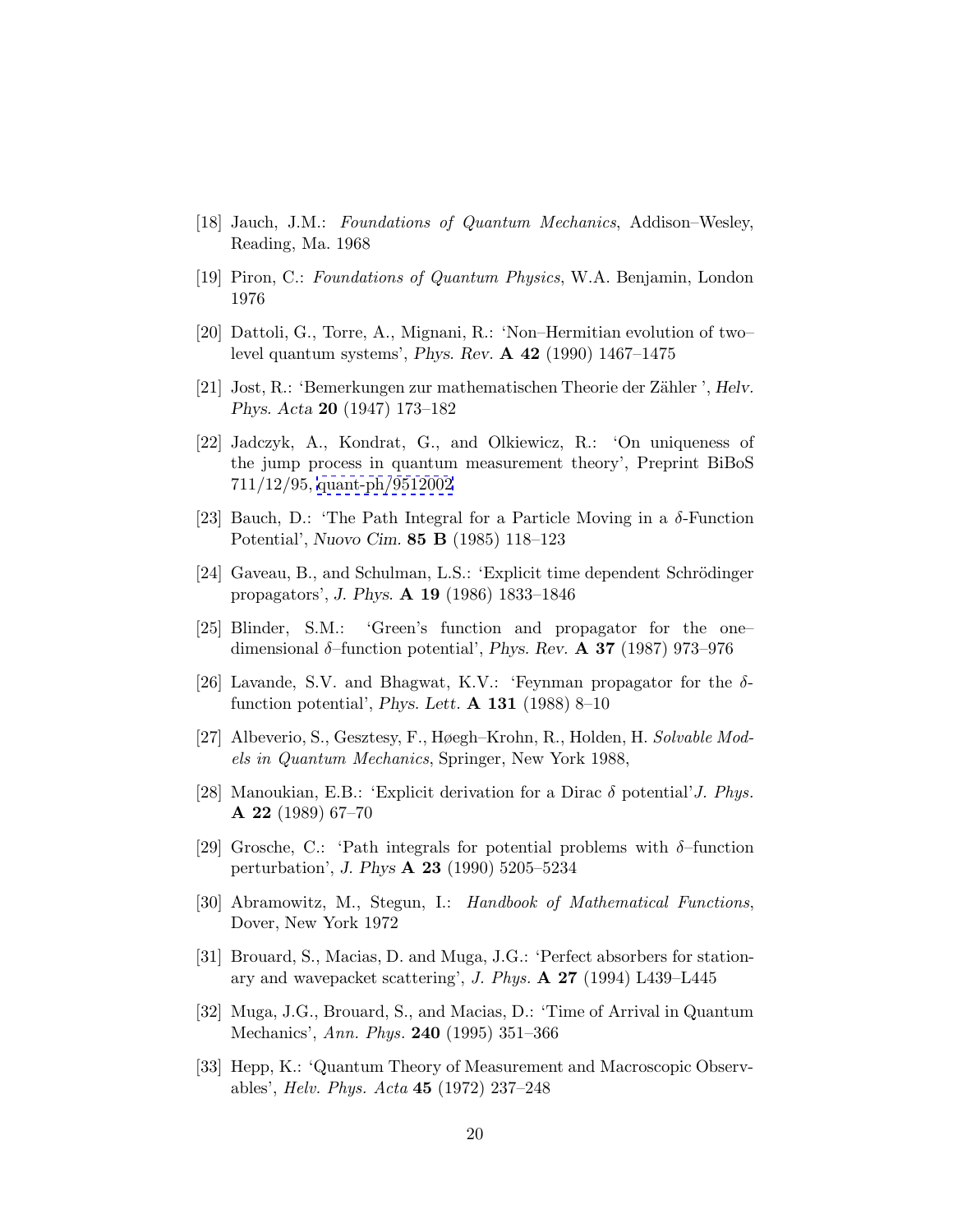- <span id="page-21-0"></span>[34] Wigner, E.P.: 'Epistemological Perspective on Quantum Theory', in Contemporary Research in the Foundations and Philosophy of Quantum Theory , Hooker (ed.), Reidel Publ. Comp., Dordrecht 1973
- [35] Weinberg, S.: 'Testing Quantum Mechanics', Ann. Phys. **194** (1989) 336–386
- [36] Gisin, N., Rigo, M.: 'Relevant and irrelevant nonlinear Schrödinger equations', J. Phys. **A 28** (1995) 7375–7390
- [37] Kijowski, J.:'On the time operator in quantum mechanics and the Heisenberg uncertainty relation for energy and time', Rep. Math. Phys. **6** (1974) 361–386
- [38] Allcock, G.R.: 'The Time Arrival in Quantum Mechanics: I. Formal Considerations', Ann. Phys. **53** (1969) 252–285
- [39] Mielnik, B.: 'The Screen Problem', Found. Phys. **24** (1994) 1113–1129
- [40] Wigner, E.P.: 'On the Time–Energy Uncertainty Relation', in Aspects of Quantum Theory, Ed. Salam, E., and Wigner, E.P. , Cambridge University Press, Cambridge 1972
- [41] Recami, E.: 'A Time Operator and the Time–Energy Uncertainty Relation', in The Uncertainty Principle and Foundations of Quantum Mechanics, Ed. Price, W.C. et al., Wiley, London 1977
- [42] Pfeifer, P., and Fröhlich, J.: 'Generalized Time–Energy Uncertainty Relations and Bounds on Life Times Resonances', Preprint ETH-TH/94- 31
- [43] Eisenberg, E., and Horwitz, L.P.: 'Time, Irreversibility and Unstable Systems in Quantum Physics', Adv. Chem. Phys., to appear
- [44] Olkhowsky, V.S., and Recami, E.: 'Recent Developments in the Time Analysis of Tunelling Processes', Phys. Rep. **214** (1992) 339–356
- [45] Landauer, R.: 'Barrier interaction time in tunneling', Rev. Mod. Phys. **66** (1994) 217–228
- [46] Leavens, C.R.: 'The "tunneling time problem": fundamental incompatibility of the Bohm trajectory approach with the projector and conventional probability current approaches', Phys. Lett. **A 197** (1995) 88–94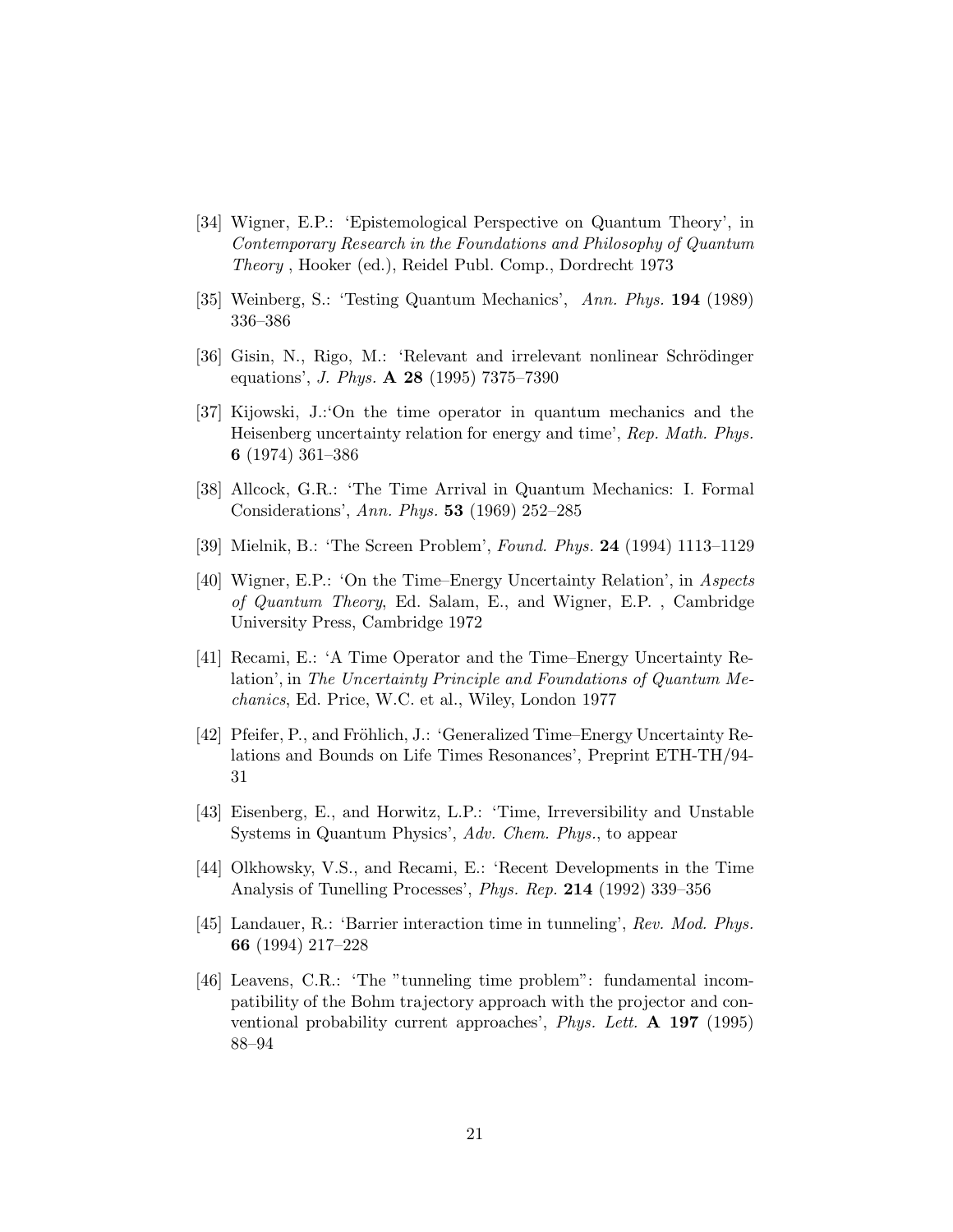<span id="page-22-0"></span>

Figure 1: Four shots from the time evolution of a gaussian wavepacket monitored by a gaussian detector placed at the center of the plane. The efficiency of the detector is in this case ca.  $P(\infty) \simeq 0.55$ .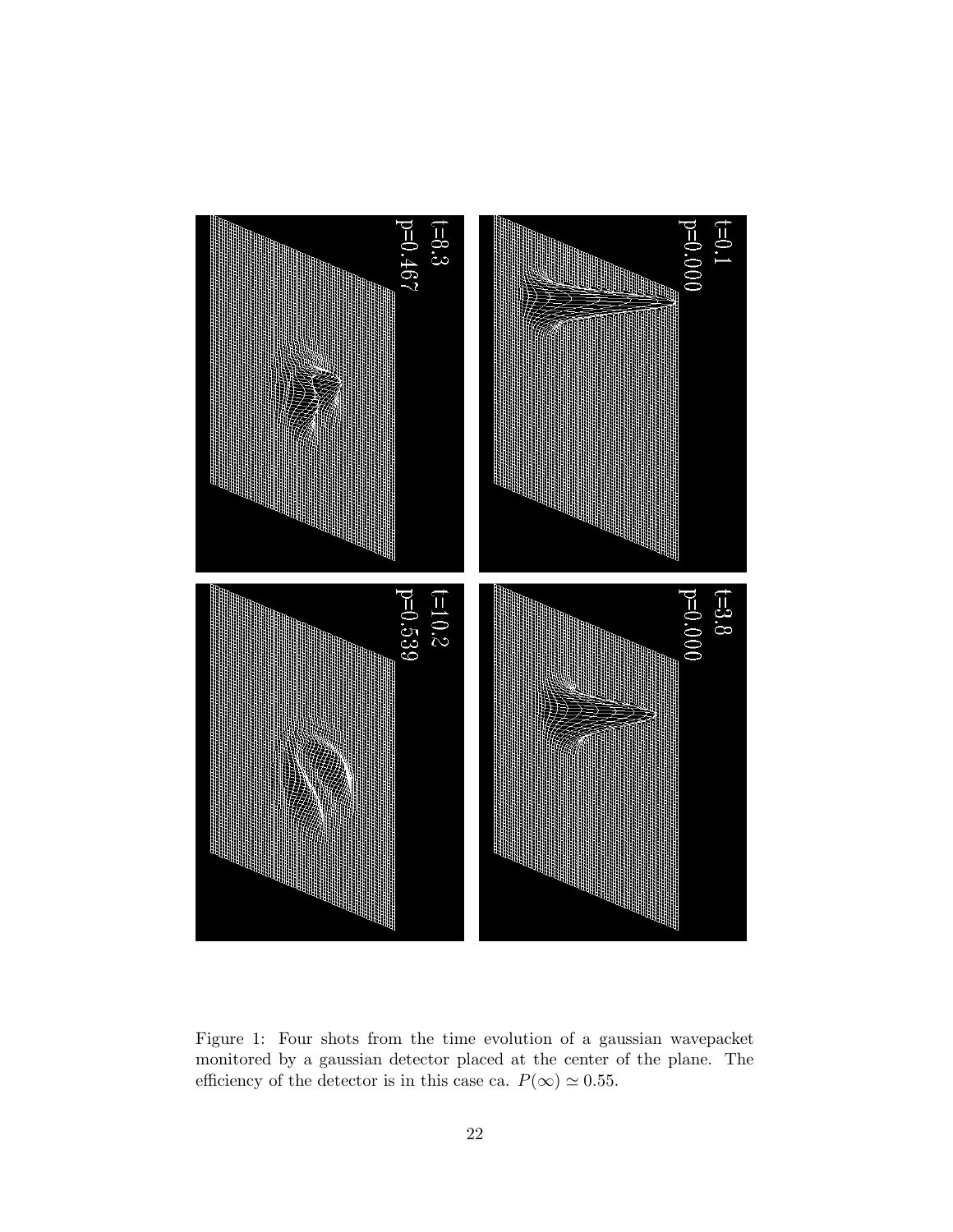<span id="page-23-0"></span>

Figure 2: Probability density of time of arrival for a Dirac's delta counter placed at  $x = 0$ , coupling constant alpha. The incoming wave packet starts at  $t = 0, x = -4$ , with velocity  $v = 4$ 





Figure 3: Rescaled probability densities of Fig.1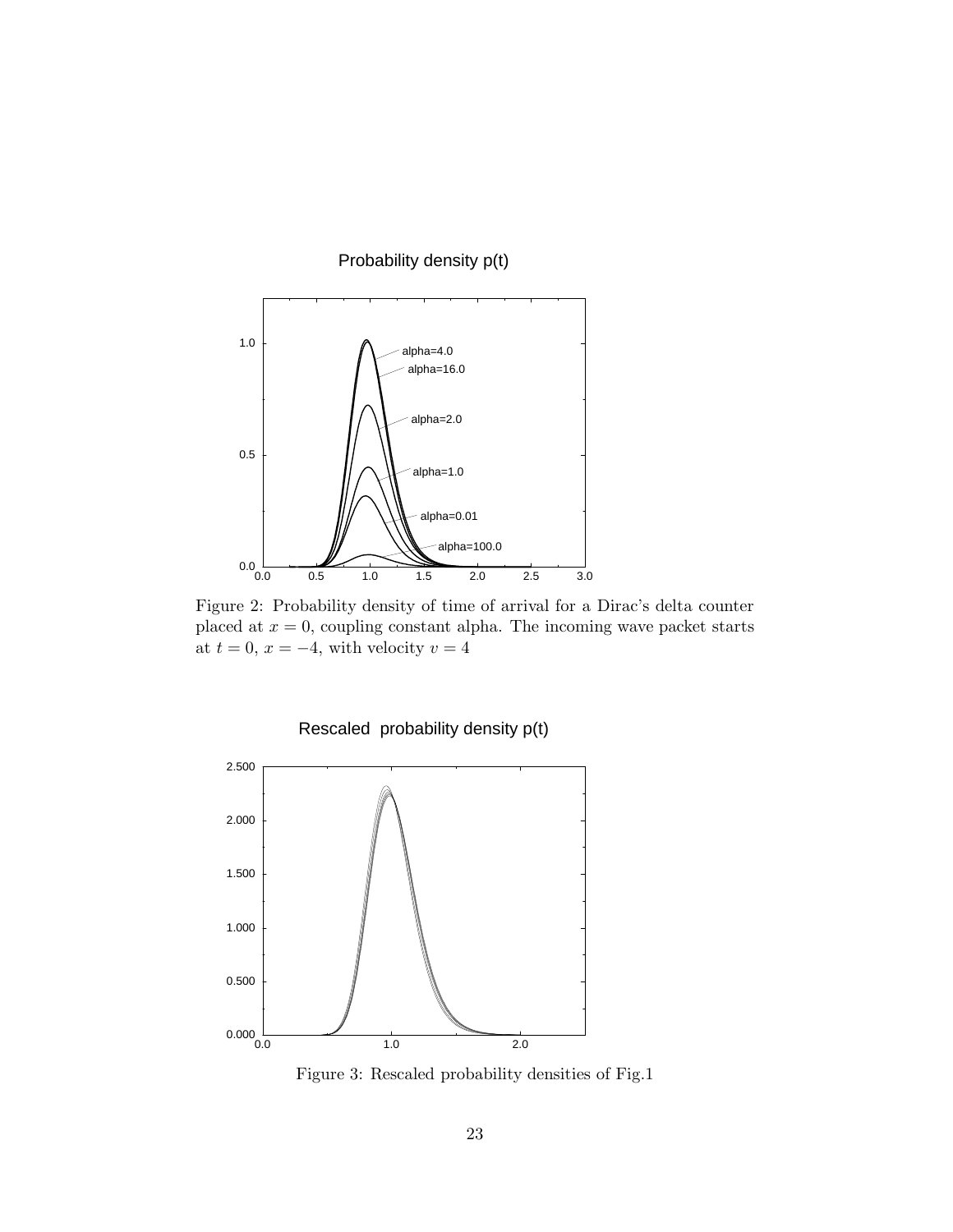<span id="page-24-0"></span>

Figure 4: Optimal coupling constant as a function of velocity of the incoming wave packet. The dependence pretty soon saturates to a linear one. At the saturation value  $P(\infty) \approx 0.5$ .





Figure 5:  $P(\infty)$  as a function of  $\alpha$  for a static wave packet centered over the counter. The maximum, of  $P(\infty) = 0.725448$  is reached for  $\alpha = 1.3216$ .